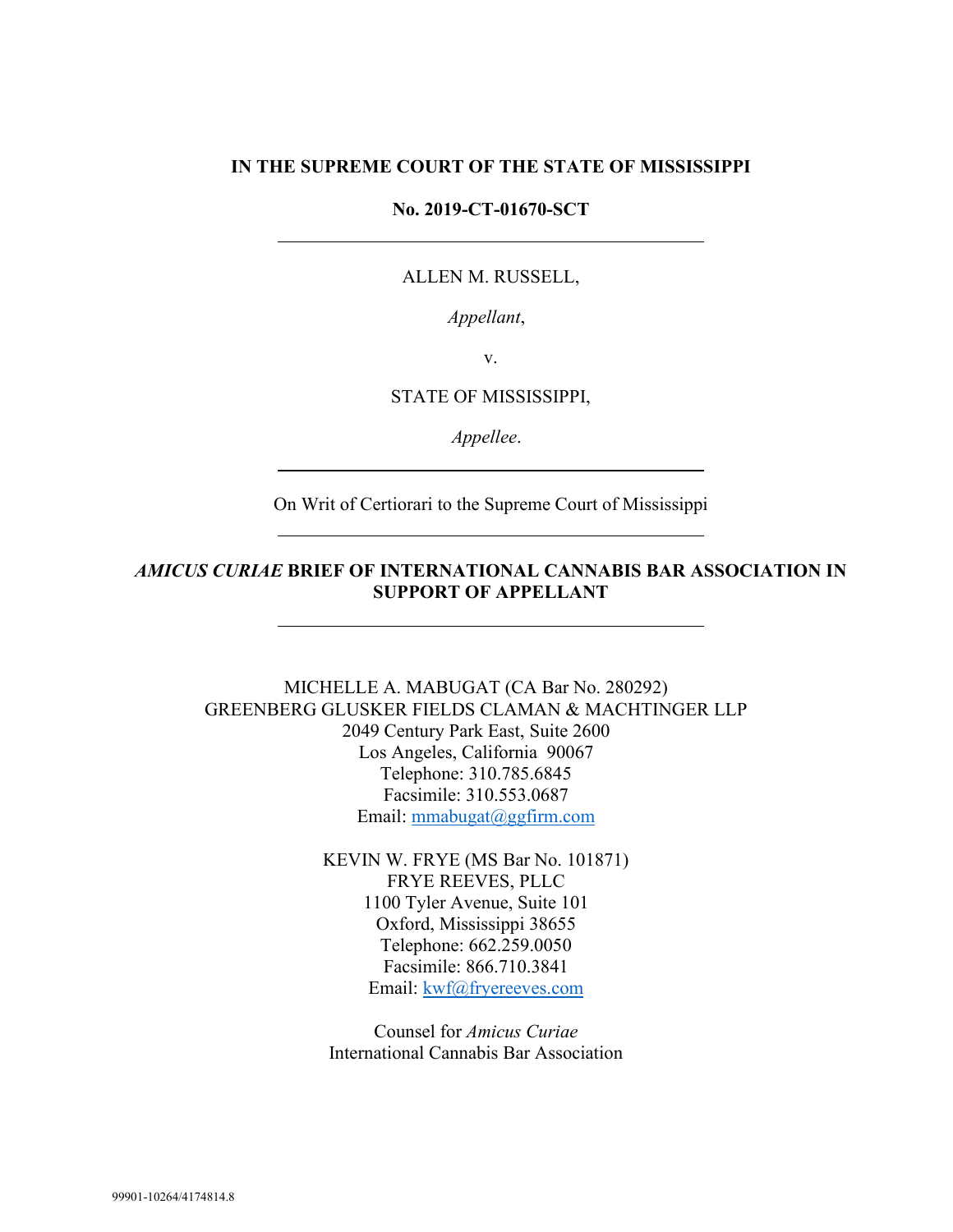# **TABLE OF CONTENTS**

| I.  |                | UNDER SOLEM, THE MANDATORY LWOP SENTENCE IMPOSED                                                                                                                                                          |  |  |
|-----|----------------|-----------------------------------------------------------------------------------------------------------------------------------------------------------------------------------------------------------|--|--|
|     | A <sub>1</sub> | This is One of the "Rare Cases" Where a Threshold Comparison of<br>the Crime Committed and the Sentence Imposed Leads to an                                                                               |  |  |
|     | <b>B.</b>      | A Comparison of Sentences Imposed on Others in Mississippi                                                                                                                                                |  |  |
|     | $C_{\cdot}$    | Mr. Russell's LWOP Sentence Far Exceeds National Standards and<br>Comparative State Laws for the Crime of Simple Marijuana<br>9                                                                           |  |  |
| II. |                | WITH MARIJUANA LEGALIZATION MOVEMENTS GROWING<br>RAPIDLY ACROSS THE COUNTRY, AN LWOP SENTENCE FOR<br>SIMPLE MARIJUANA POSSESSION IS IRRECONCILABLE WITH<br>SOCIETY'S "EVOLVING STANDARDS OF DECENCY."  11 |  |  |
|     | A.             | A Strong Majority of Mississippi Voters Support Marijuana                                                                                                                                                 |  |  |
|     | <b>B.</b>      | Voters and Legislatures Across the Country Overwhelmingly Favor<br>Marijuana Legalization and Criminal Justice Reform.  13                                                                                |  |  |
|     |                |                                                                                                                                                                                                           |  |  |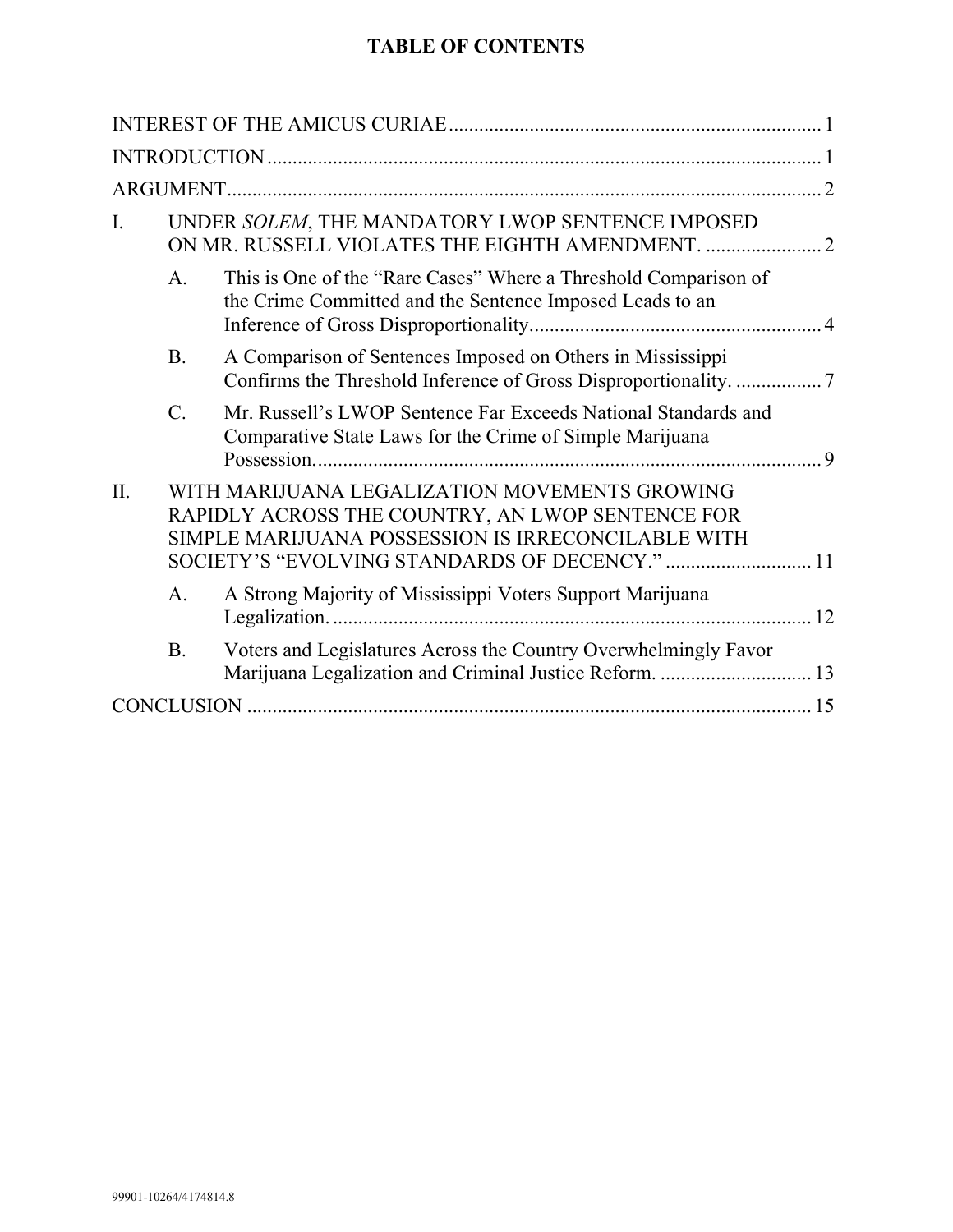## **CASES**

| Ashley v. State,                           |
|--------------------------------------------|
| Atkins v. Virginia,                        |
| Bell v. State,                             |
| Bolton v. City of Greenville,              |
| Clower v. State,                           |
| Coker v. Georgia,                          |
| Estelle v. Gamble,                         |
| Furman v. Georgia,                         |
| Hall v. Florida,                           |
| Harmelin v. Michigan,                      |
| Hutto v. Davis,                            |
| In re Initiative Measure No. 65 v. Watson, |
|                                            |
| Rummel v. Estelle,                         |
| Solem v. Helm,                             |
| United States v. Walton,                   |
| Wall v. State,                             |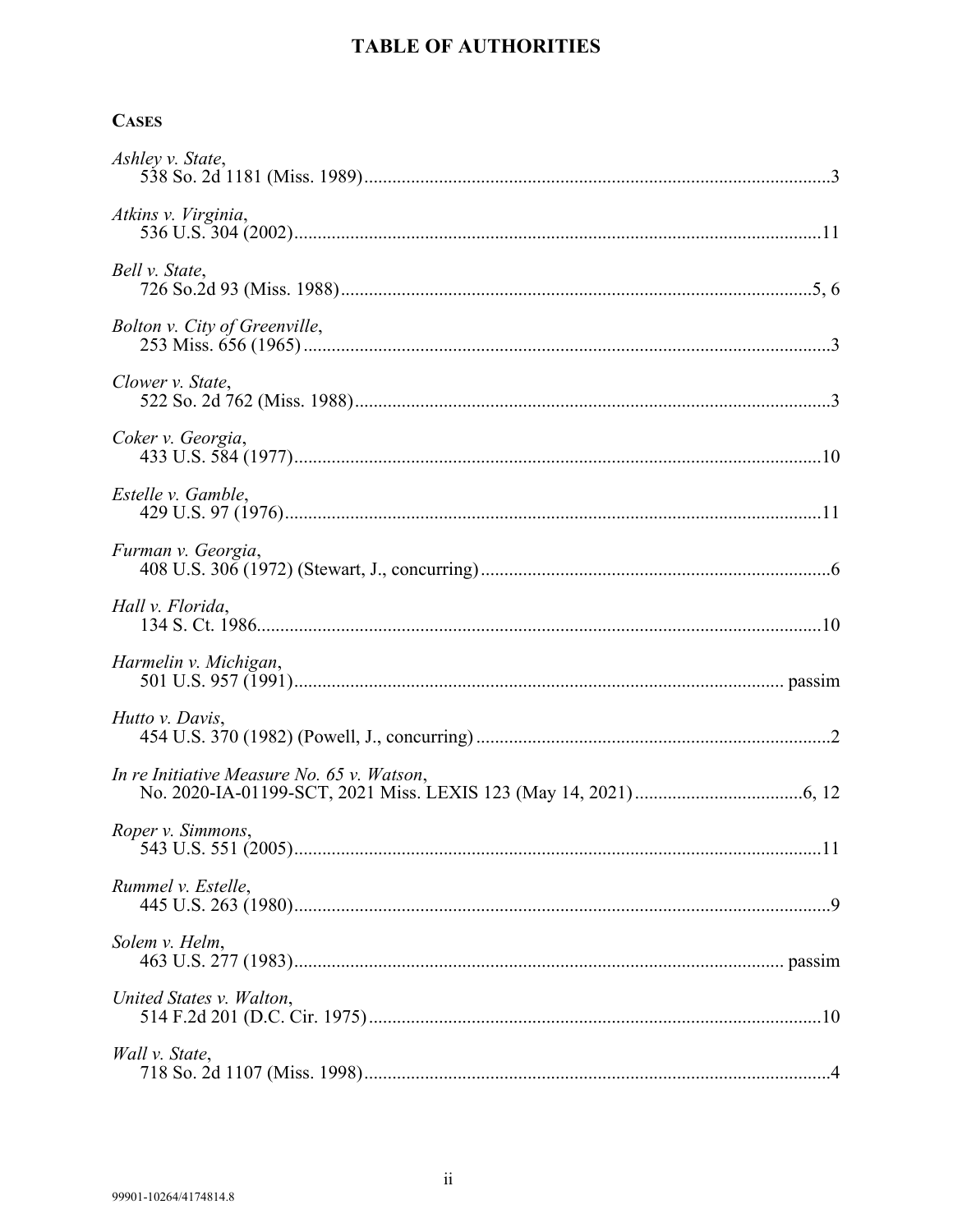| Weems v. United States, |
|-------------------------|
| Wilkerson v. State,     |
| <b>STATUTES</b>         |
|                         |
|                         |
|                         |
|                         |
|                         |
|                         |
|                         |
|                         |
|                         |
|                         |
|                         |
|                         |
|                         |
|                         |
|                         |
|                         |
|                         |
|                         |
|                         |
|                         |
|                         |
|                         |
|                         |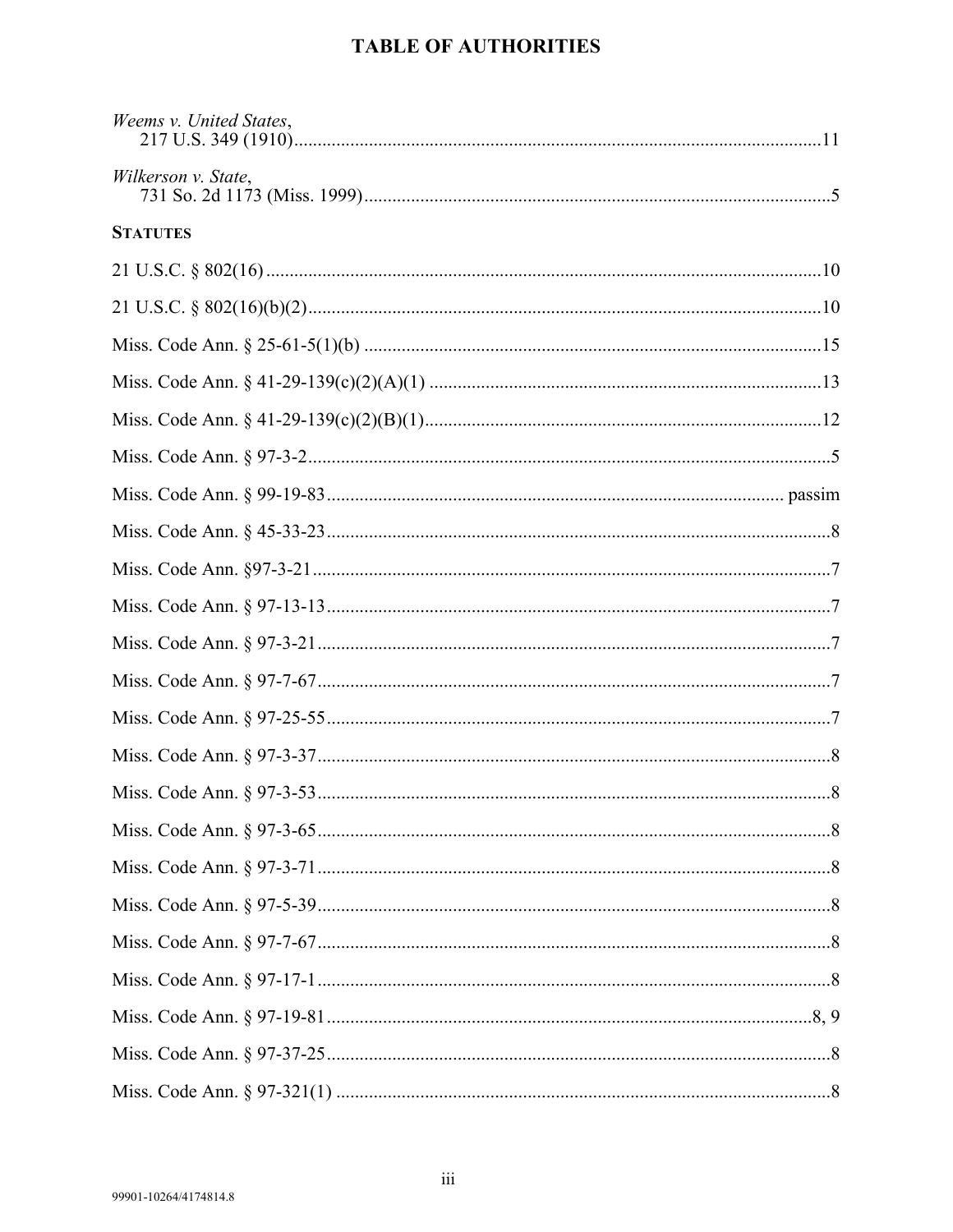| <b>CONSTITUTIONAL AUTHORITIES</b>                                                                                                                        |
|----------------------------------------------------------------------------------------------------------------------------------------------------------|
|                                                                                                                                                          |
|                                                                                                                                                          |
|                                                                                                                                                          |
|                                                                                                                                                          |
| <b>OTHER AUTHORITIES</b>                                                                                                                                 |
| A Tale of Two Countries: Racially Targeted Arrests in the Era of Marijuana                                                                               |
| Anthony Saieva, Marijuana Legalization: Americans' Attitudes Over Four                                                                                   |
| Ballotpedia, "Mississippi Ballot Measure 1, Initiative 65 and Alternative 65A,                                                                           |
| Kyle Jaeger, Republican-Led Bill to Legalize and Tax Marijuana emerges as<br>Alternative to Democratic Measures, Marijuana Moment (November 5, 2021)14   |
| David Lightman and Andrew Sheeler, This effort to decriminalize marijuana<br>nationally is even getting Republican support, McClatchy DC Bureau (Dec. 4, |
|                                                                                                                                                          |
| Gallup, Support for Legal Marijuana Holds at Record High of 68% (Nov. 4,                                                                                 |
|                                                                                                                                                          |
| Horus Alas, <i>States Where Recreational Marijuana is Legal</i> (U.S. News, June 30,                                                                     |
| Lynn S. Branham, The Law and Policy of Sentencing and Corrections in a                                                                                   |
| Michael R. Blood, Poll Support Rises in all Age Groups for Legal Pot, AP News                                                                            |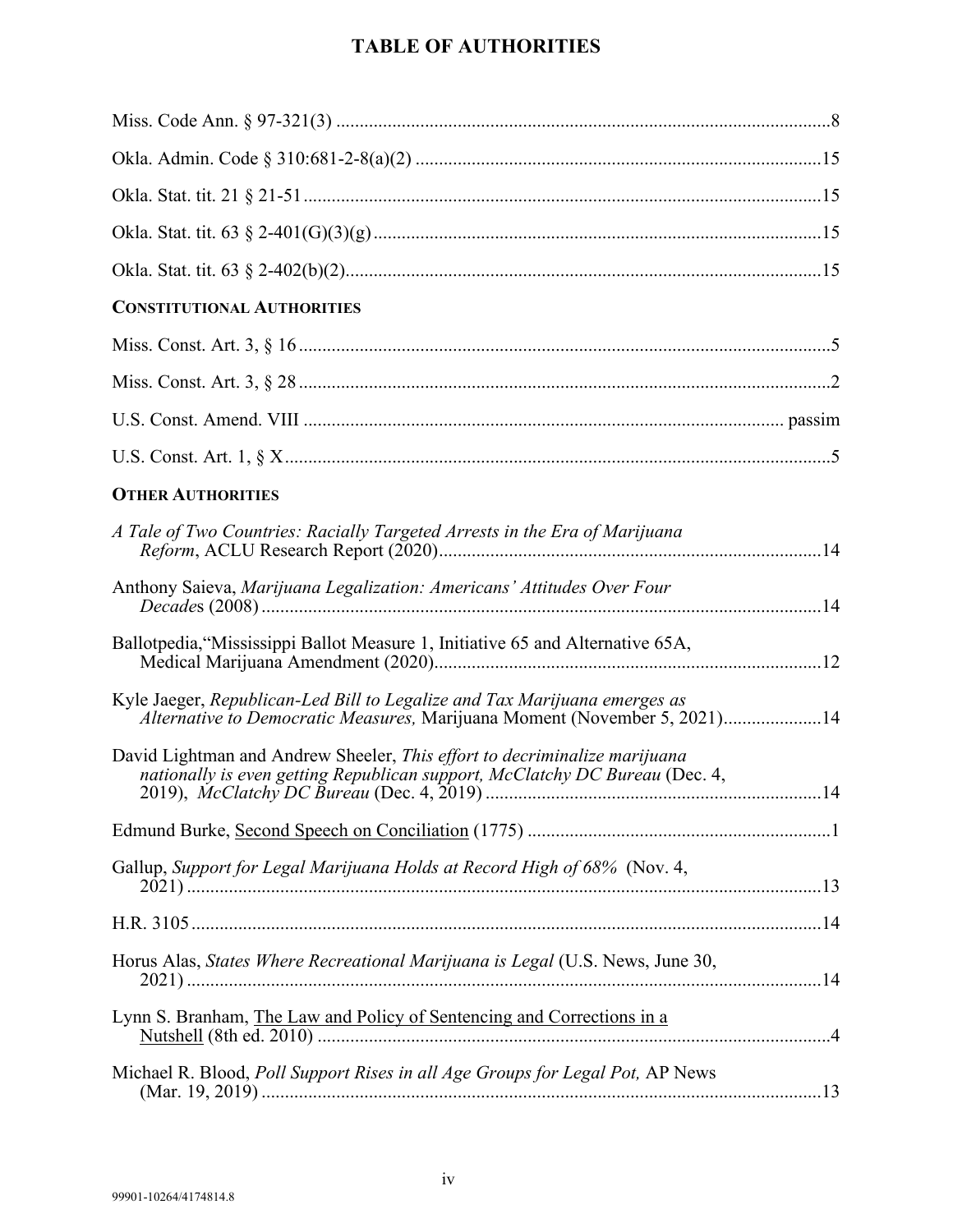| Millsaps College and Chism Strategies, Mississippi Voters Favor Medicinal and                                                                          |
|--------------------------------------------------------------------------------------------------------------------------------------------------------|
| Office of State Public Defender, Overview of Racial Disparity in the Criminal                                                                          |
| Public Opinion Strategies and FWD.us, New Poll Shows Strong, Bipartisan<br>Support for Ambitious Criminal Justice Reforms in Mississippi (poll fielded |
| Restoration of Rights Project, 50-State Comparison: Marijuana Legalization,<br>Decriminalization, Expungement and Clemency (Updated Sept. 2021)14      |
| Rights Project, 50-State Comparison: Marijuana Legalization, Decriminalization,                                                                        |
|                                                                                                                                                        |
| Ted Van Green, Americans overwhelmingly say marijuana should be legal for<br>recreational or medical use, Pew Research Center (Apr. 16, 2021) 13, 15   |
| United States Sentencing Commission, Guidelines Manual, §§ 2D1.1, 2B2.1 and                                                                            |
| Where is Marijuana Legal? A Guide to Marijuana Legalization, U.S. News &                                                                               |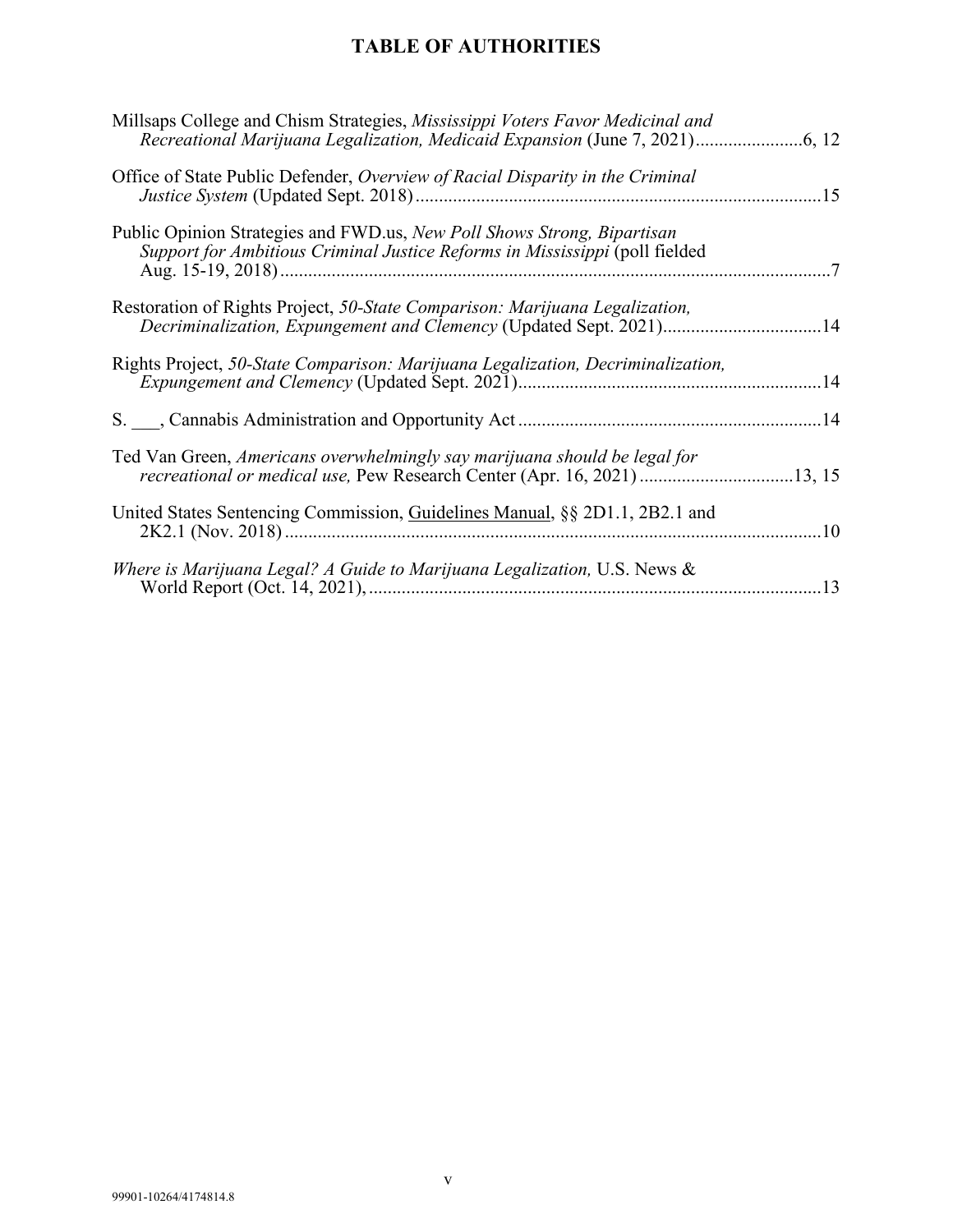#### **INTEREST OF THE** *AMICUS CURIAE*

<span id="page-6-0"></span>Founded in 2015, *Amicus Curiae* the International Cannabis Bar Association ("INCBA") is a membership organization of over 700 attorneys that advances the interests of its members and thousands of other attorneys across the United States and other jurisdictions. INCBA's mission is to improve access to quality legal services for the cannabis industry and to help build a solid foundation upon which the cannabis industry can sustainably thrive for years to come.

INCBA's members advocate on behalf of businesses and non-profits in an industry striving to legitimize and legalize, as well as on behalf of individuals who continue to be victimized by archaic punishments for non-violent cannabis crimes that are no longer considered crimes in many jurisdictions. *Amicus* appears in this proceeding in support of the development of Eighth Amendment jurisprudence in a manner consistent with our society's evolving attitudes toward cannabis, and in opposition to unduly harsh sentencing practices which only serve to perpetuate the failed War on Drugs.

#### **INTRODUCTION**

## <span id="page-6-1"></span>**"It is not what a lawyer tells me I may do; but what humanity, reason and justice tell me I** *ought* **to do."**

#### Edmund Burke, Second Speech on Conciliation, 1775.

Had he possessed only 14 lesser grams of marijuana, 38-year-old Allen Russell would not be serving a sentence of life without parole ("LWOP") under Mississippi's habitual offender statute, Miss. Code Ann. § 99-19-83. The Court could accept the artificial boundary of 43.71 grams versus 30 grams and determine that the interests of justice dictate that Mr. Russell must die in prison due to the fact that he has two prior burglary convictions – both of which were *retroactively* re-classified to per se "crimes of violence" in violation of ex post facto laws. Or, the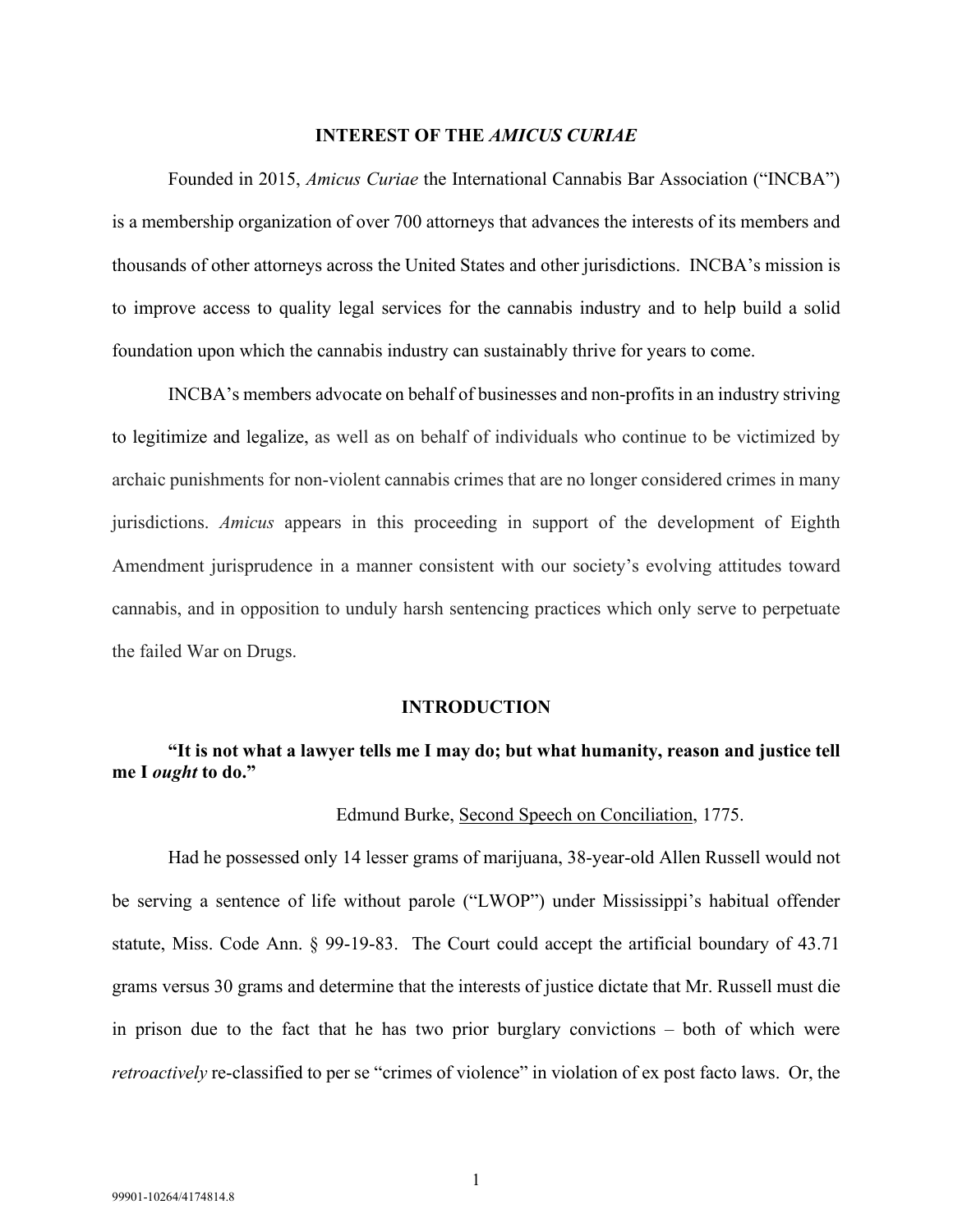Court could recognize, as the United States Supreme Court did in *Solem v. Helm*, 463 U.S. 277 (1983), that Mr. Russell's "penultimate sentence for relatively minor criminal conduct" was "significantly disproportionate to his crime." *Id.* at 303.

In determining what "ought" to be done, the Court will grant deference to the broad authority that legislatures necessarily possess in determining the types and limits of punishments for crimes. However, the Court must also give equal weight to the teachings of *Solem* and the explicit constitutional prohibitions against "cruel and unusual punishment." U.S. Const. Amend. VIII; Miss. Const. Art. 3, § 28. When considered *in toto*, these factors support reversal.

#### **ARGUMENT**

## <span id="page-7-1"></span><span id="page-7-0"></span>**I. Under** *Solem***, the Mandatory LWOP Sentence Imposed on Mr. Russell Violates the Eighth Amendment.**

While *Amicus* recognizes that the Mississippi Legislature may properly enact mandatory minimum statutes which generally must be accorded deference, our system of justice has always recognized that courts, including trial and appellate courts, "*do* have a responsibility—expressed in the proportionality principle—not to shut their eyes to grossly disproportionate sentences that are manifestly unjust." *Hutto v. Davis*, 454 U.S. 370, 377 (1982) (Powell, J., concurring) (emphasis in original).

Here, the Court must decide: Does the legislature's judgment—which mandated an LWOP sentence for Mr. Russell for simple possession of marijuana—cause a "grossly disproportionate" sentence under the Eighth Amendment? The answer should be a resounding "Yes." In resolving that question, this Court is not writing on a clean slate. Nearly four decades ago, in *Solem,* the United States Supreme Court, for the first time, held a mandatory LWOP sentence to be cruel and unusual because it was grossly disproportionate to the crime committed. Recognizing both the "exceedingly rare" nature of its holding, citing *Rummel v. Estelle*, 445 U.S. 263, 272 (1980), and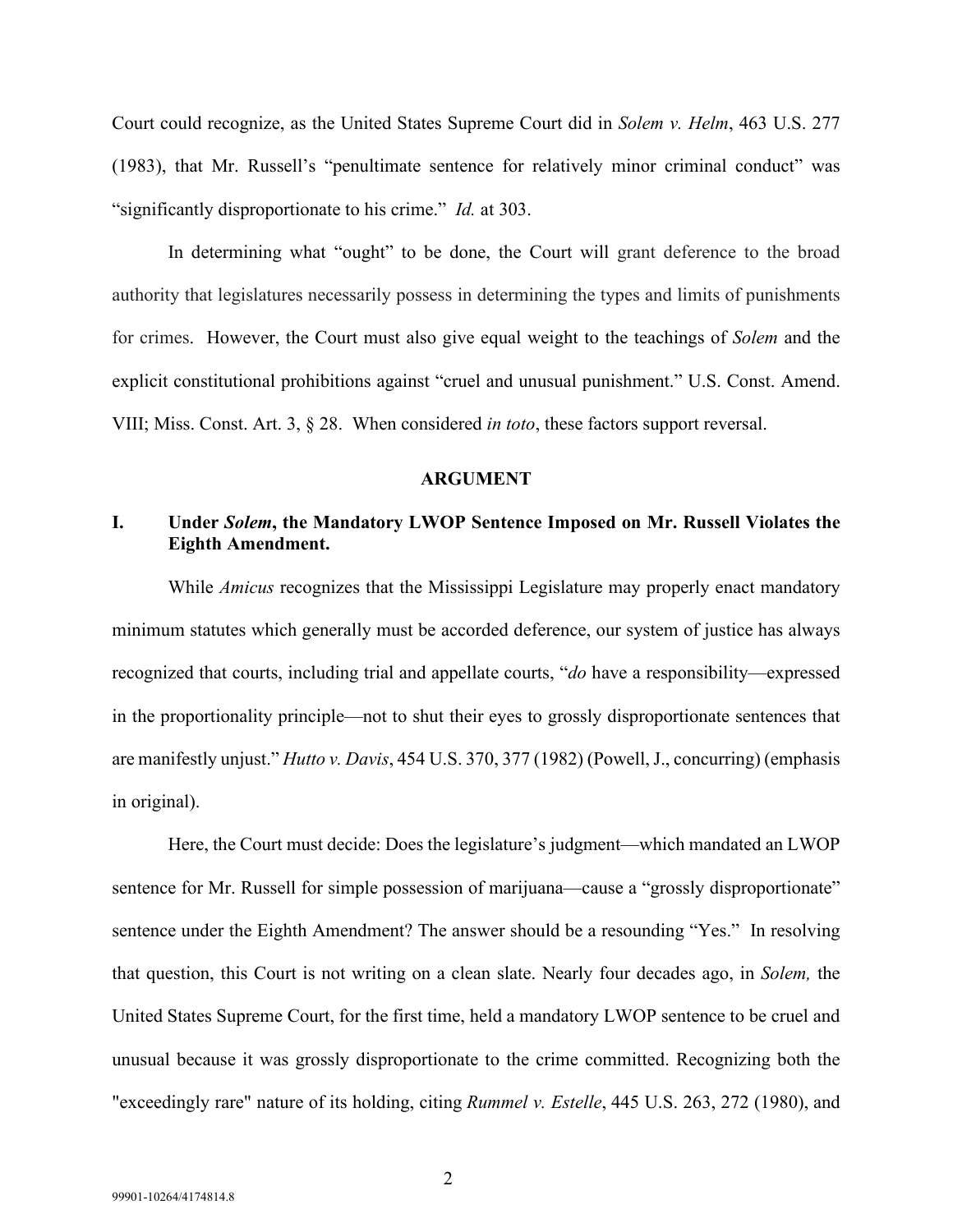the "broad authority that legislatures necessarily possess in determining the types and limits of punishments for crimes," *Solem*, 463 U.S. at 289-90, the Court announced:

"[A] court's proportionality analysis under the Eighth Amendment should be guided by objective criteria, including (i) the gravity of the offense and the harshness of the penalty; (ii) the sentences imposed on other criminals in the same jurisdiction; and (iii) the sentences imposed for commission of the same crime in other jurisdictions."

*Id*. at 292.

The *Solem* test does not unduly interfere with legislative prerogatives. To the contrary, substantial deference to legislative penalties is built into the *Solem* test. *Id.* at 291 ("Reviewing courts, of course, should grant substantial deference to the broad authority that legislatures necessarily possess in determining the types and limits of punishments for crimes…"). For that reason, perhaps, few sentences have been declared unconstitutional under the *Solem* standard. [1](#page-8-0) Mr. Russell's sentence in this case, however, cannot be affirmed if *Solem* or the Eighth Amendment are to have any meaning at all.

A straightforward application of *Solem*, which invalidated the mandatory LWOP sentence of a seven-time recidivist for the "passive felon[y]" of issuing a bad check, commands reversal of the sentence in this case. *Solem*, *supra*, 463 U.S. at 296. As explained by Judge Wilson's dissenting opinion, the factual and legal issues raised in this case are indistinguishable from those decided by the United States Supreme Court in *Solem* for all practical purposes. *See*, Decision, at p. 18 (Wilson, P.J., dissenting). Although *Solem* was subsequently refined by a fractured Court in *Harmelin v. Michigan,* 501 U.S. 957 (1991), its legal principles remain controlling. *See*, *Bolton v. City of Greenville*, 253 Miss. 656, 666 (1965) ("Irrespective of how erroneous it may appear, or

<span id="page-8-0"></span><sup>1</sup> *See,* e.g., *Ashley v. State*, 538 So. 2d 1181, 1182 (Miss. 1989) (vacating a mandatory LWOP sentence for a defendant who burgled a home to get \$4.00 to pay a grocer for food eaten in the store); *Clower v. State*, 522 So. 2d 762 (Miss. 1988) (holding that trial court had discretion to reduce a mandatory sentence of 15 years without parole under a recidivist statute for a defendant who uttered a forged check).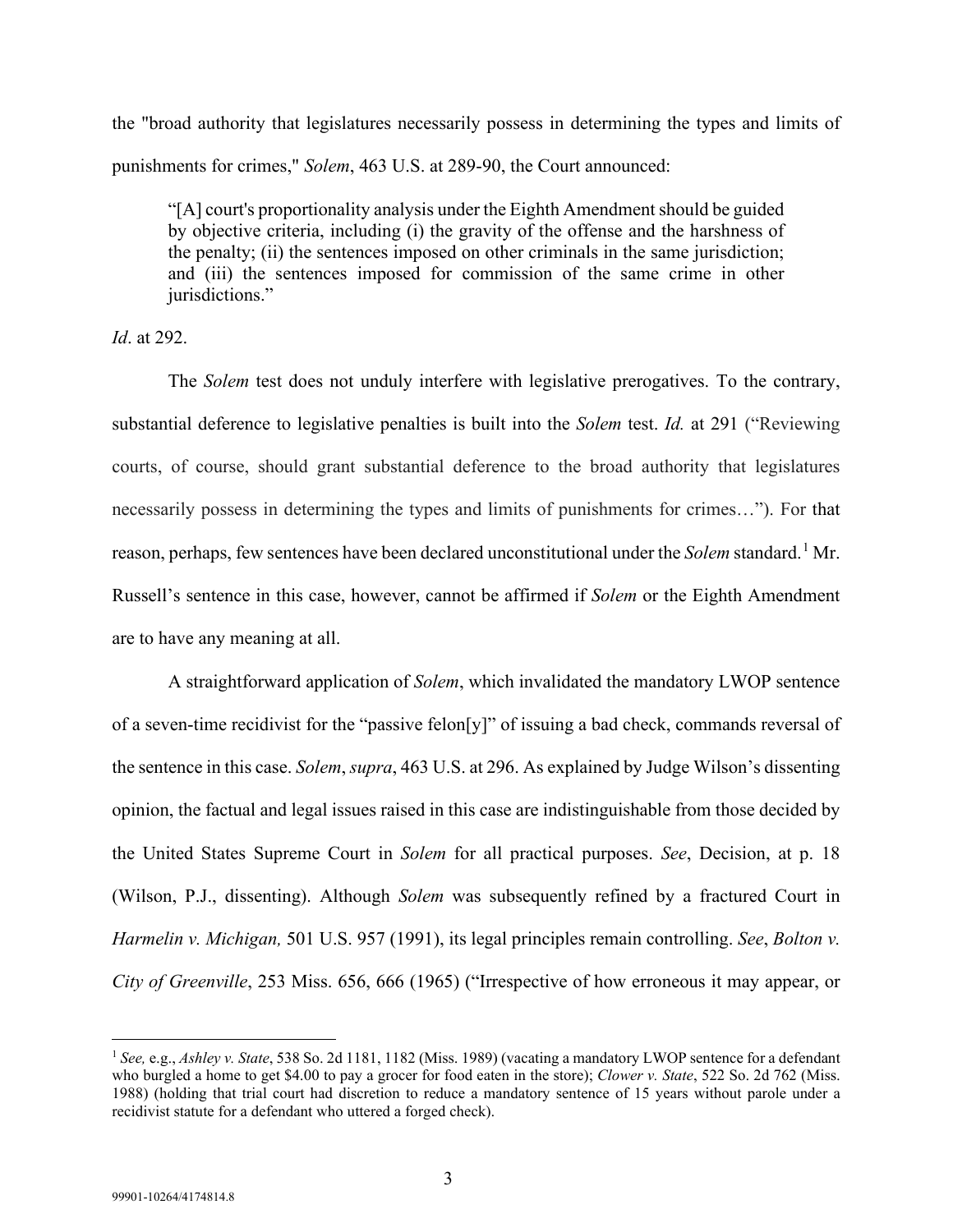how odious it is, a decision of the United States Supreme Court is still the ultimate in judicial determination and is binding on tribunals and citizens of respective states in comparable cases.").

Nevertheless, relying on *Wall v. State*, 718 So. 2d 1107, 1114 (Miss. 1998), the Mississippi Court of Appeal found that Mr. Russell's LWOP sentencing as a habitual offender was not grossly disproportionate because it was "clearly within the prescribed statutory limits." *See*, Decision, at p. 6 (plurality opinion). This finding is not supported by *Solem* and creates an exception to the Eighth Amendment which abdicates the rule. As best articulated by distinguished legal scholar Lynn S. Branham:

"[W]hile the opinions of legislatures [may] be given great weight when assessing the constitutionality of a penalty, their opinions [will] not, and [can] not, be conclusive. Otherwise, the Cruel and Unusual Punishment Clause would have no meaning, because its very purpose is to guard against the penchant of legislatures to overreact sometimes to the problem of crime  $\dots$ ."<sup>[2](#page-9-1)</sup>

*Amicus*recognizes that the decision in *Solem* was not without controversy. *See, e.g.*, Solem, 463 U.S. at 309 (Burger, C.J., dissenting). Nonetheless, *Solem* operates as an important constitutional check on a legislature's ability to prescribe punishments that can and should be activated in extreme cases. *Solem* was one such case; this is another.

## <span id="page-9-0"></span>**A. This is One of the "Rare Cases" Where a Threshold Comparison of the Crime Committed and the Sentence Imposed Leads to an Inference of Gross Disproportionality.**

Eight years after *Solem*, the United States Supreme Court clarified that the Eighth Amendment did not include a guarantee of proportionality, but only a "narrow proportionality principle" applicable to "non-capital sentences," *Harmelin*, 501 U.S. at 996-97 (Kennedy, J., concurring), which forbids "extreme sentences that are 'grossly disproportionate' to the crime." *Id*. at 1001 (quoting *Solem*, 463 U.S. at 288). Under the teachings of *Harmelin*, courts need only

<span id="page-9-1"></span><sup>2</sup> Lynn S. Branham, The Law and Policy of Sentencing and Corrections in a Nutshell, p. 146 (8th ed. 2010).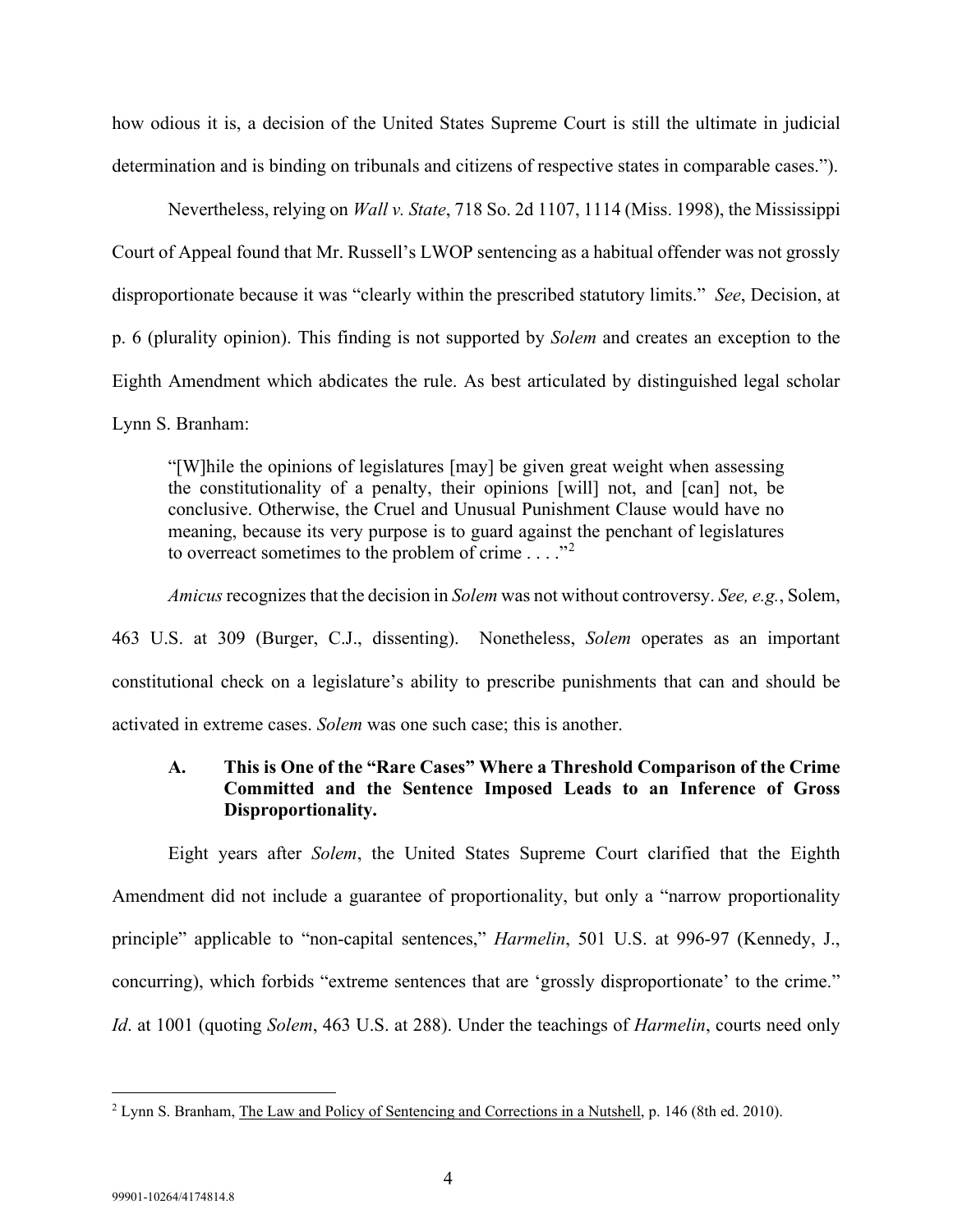examine the second and third factors mentioned in *Solem* – the intra-jurisdictional and interjurisdictional analyses – in the "rare case" in which a "threshold comparison of the crime committed and the sentence imposed leads to an inference of gross disproportionality." *Id*. at 1005l; accord, *Wilkerson v. State*, 731 So. 2d 1173, 1183 (Miss. 1999).

A threshold determination of gross disproportionality requires us to consider *both* the gravity of the offense and the harshness of the penalty. Because the parties' appellate briefs and Judge Wilson's dissenting opinion discuss Mr. Russell's marijuana offense and his prior convictions in detail, *Amicus* will not repeat those arguments for the sake of brevity, and instead provides additional argument on the disproportionate harshness of the penalty and its violation of the Eighth Amendment guarantees against cruel and unusual punishment.

As a threshold matter, Mr. Russell should never have been subjected to the harsh mandatory sentencing provisions of Section 99-19-83. Both the United States and Mississippi constitutions prohibit the State from enacting an ex post facto law which, "in common parlance…creates a new offense or changes the punishment, to the detriment of the accused, after the commission of a crime." *Bell v. State,* 726 So.2d 93, 94 (Miss. 1988) (holding a life sentence for a crime committed in 1976 based upon a 1977 habitual offender statute violated ex post facto provisions of the federal and state constitutions); U.S. Const. Art. 1, § X; Miss. Const. Art. 3, § 16. Concisely stated, Mr. Russell was adjudged a habitual offender in 2019 (Miss. Code Ann. § 99-19-83), under a statute enacted in 2014 (Miss. Code Ann. § 97-3-2), for crimes that occurred eleven years earlier in 2003. Thus, as in *Bell*, the sentence imposed on Mr. Russell as a habitual offender "made more burdensome the punishment for his crimes, after commission, thereby violating the ex post facto provisions of our State and Federal Constitutions." *Bell,* 726 So. 2d. at 94.

5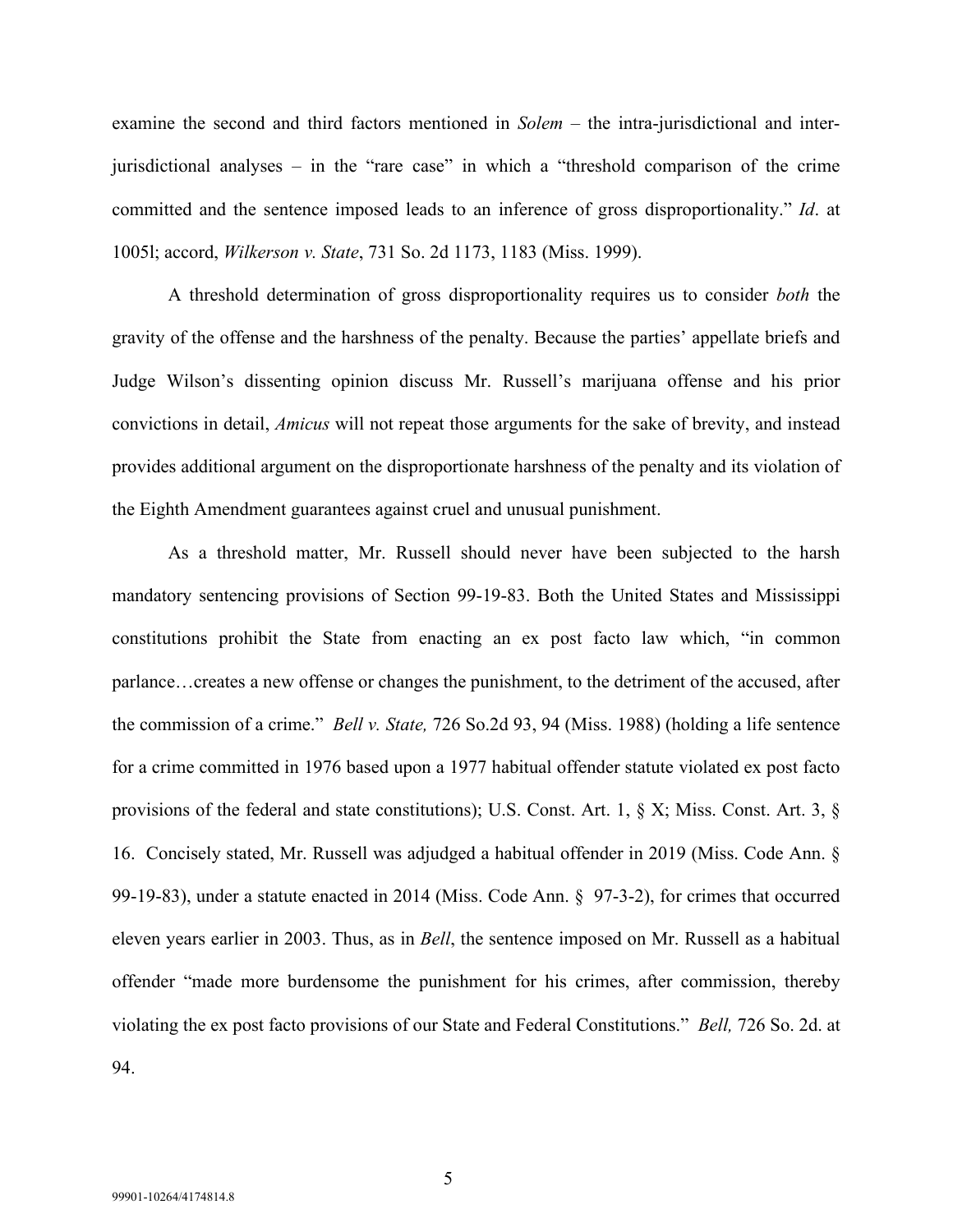That Mr. Russell's LWOP sentence is disproportionate is beyond meaningful dispute. Although the severity of the recidivist sentence mandated by the Mississippi Legislature for the crime of simple marijuana possession does not place Mr. Russell's sentence in the same category as capital punishment, his mandatory LWOP sentence does share one important characteristic of a death sentence: Mr. Russell will never regain his freedom. Because such a sentence does not even purport to serve a rehabilitative function, Mr. Russell's LWOP sentence must rest on a rational determination that the punished "criminal conduct is **so atrocious** that society's interest in deterrence and retribution wholly outweighs any considerations of reform or rehabilitation of the perpetrator." *Furman v. Georgia,* 408 U.S. 306, 307 (1972) (Stewart, J., concurring).

Serious as Mr. Russell's offense and criminal history may be, *Amicus* believes it is irrational to conclude that today's society would find Mr. Russell's conduct so "atrocious" that it would be deserving of an LWOP sentence. Indeed, recent voter trends in Mississippi and across the country radically indicate otherwise. Last year, Mississippi voters overwhelmingly passed Initiative 65, which would have legalized the possession of up to 2.5 ounces (or 70.87 grams) of medical marijuana had it not been subsequently overturned by this Court on a legal technicality. *In re Initiative Measure No. 65 v. Watson*, No. 2020-IA-01199-SCT, 2021 Miss. LEXIS 123 (May 14, 2021). Moreover, a recent survey conducted by Millsaps College and Chism Strategies shows that over 63% of Mississippi voters support legalizing medical marijuana, and 52% favor legalizing marijuana for recreational purposes, an idea opposed by only [3](#page-11-0)7% of voters surveyed.<sup>3</sup> In yet another poll conducted by Public Opinion Strategies on behalf of FWD.us, Mississippi voters across the political spectrum and demographic groups supported ambitious reforms to the

<span id="page-11-0"></span><sup>3</sup> Millsaps College and Chism Strategies, *Mississippi Voters Favor Medicinal and Recreational Marijuana Legalization, Medicaid Expansion* (June 7, 2021), [https://www.millsaps.edu/wp](https://www.millsaps.edu/wp-content/uploads/2021/06/SotS_June_2021.pdf)[content/uploads/2021/06/SotS\\_June\\_2021.pdf](https://www.millsaps.edu/wp-content/uploads/2021/06/SotS_June_2021.pdf)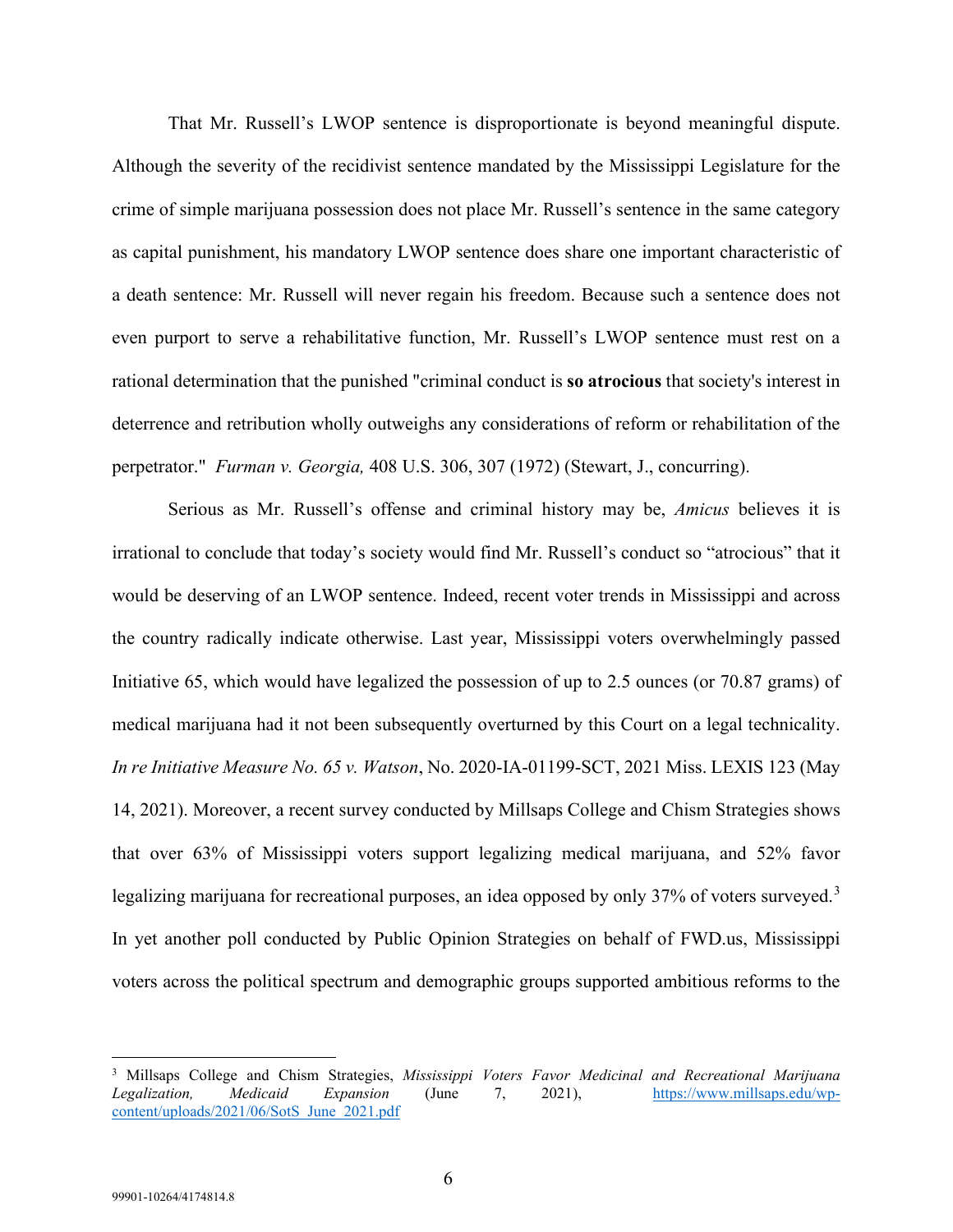State's criminal justice system, with 61% supporting "punishing people convicted of drug possession with a misdemeanor rather than a felony sentence, punishably by up to one year in jail," and with 65% believing that recidivist sentences should only be used when the current offense is violent.<sup>[4](#page-12-1)</sup> Against this unique backdrop, this is one of those "exceedingly rare" and "extreme" cases that give rise to an inference of gross disproportionality. *Harmelin*, 501 U.S. at 1005.

### <span id="page-12-0"></span>**B. A Comparison of Sentences Imposed on Others in Mississippi Confirms the Threshold Inference of Gross Disproportionality.**

Having thus established an inference of gross disproportionality, the second step in the narrow proportionality analysis consists of an intra-jurisdictional evaluation of Mississippi's sentencing provisions. *Solem*, 463 U.S. at 292. As demonstrated below, when comparing sentences that could be imposed on others convicted of crimes in Mississippi, the gross disproportionality of Mr. Russell's LWOP sentence is further "validated." *See Harmelin,* 501 U.S. at 1005 ("The proper role for comparative analysis of sentences…is to validate an initial judgment that a sentence is grossly disproportionate to a crime.")

First, just like the sentence invalidated in *Solem*, Mr. Russell's sentence for marijuana possession is comparable in severity only to the sentences that Mississippi otherwise reserves for those who have committed the most serious, violent crimes. Mississippi imposes only one sentence more severe than the sentence Mr. Russell received: death. Miss. Code §§ 97-3-21, 97-13-13, 97- 3-21, 97-7-67 and 97-25-55. To receive a sentence in Mississippi equal to or more severe than Mr. Russell's for reasons other than recidivism, an individual would have to commit one of a handful of the most violent, socially destructive and/or morally reprehensible crimes that had resulted in or threatened great bodily injury or death. For example, Mississippi imposes a life sentence, or

<span id="page-12-1"></span><sup>4</sup> Public Opinion Strategies and FWD.us, *New Poll Shows Strong, Bipartisan Support for Ambitious Criminal Justice Reforms in Mississippi* (poll fielded Aug. 15-19, 2018), [https://www.fwd.us/wp-content/uploads/2018/10/ms-poll](https://www.fwd.us/wp-content/uploads/2018/10/ms-poll-memo.pdf)[memo.pdf](https://www.fwd.us/wp-content/uploads/2018/10/ms-poll-memo.pdf)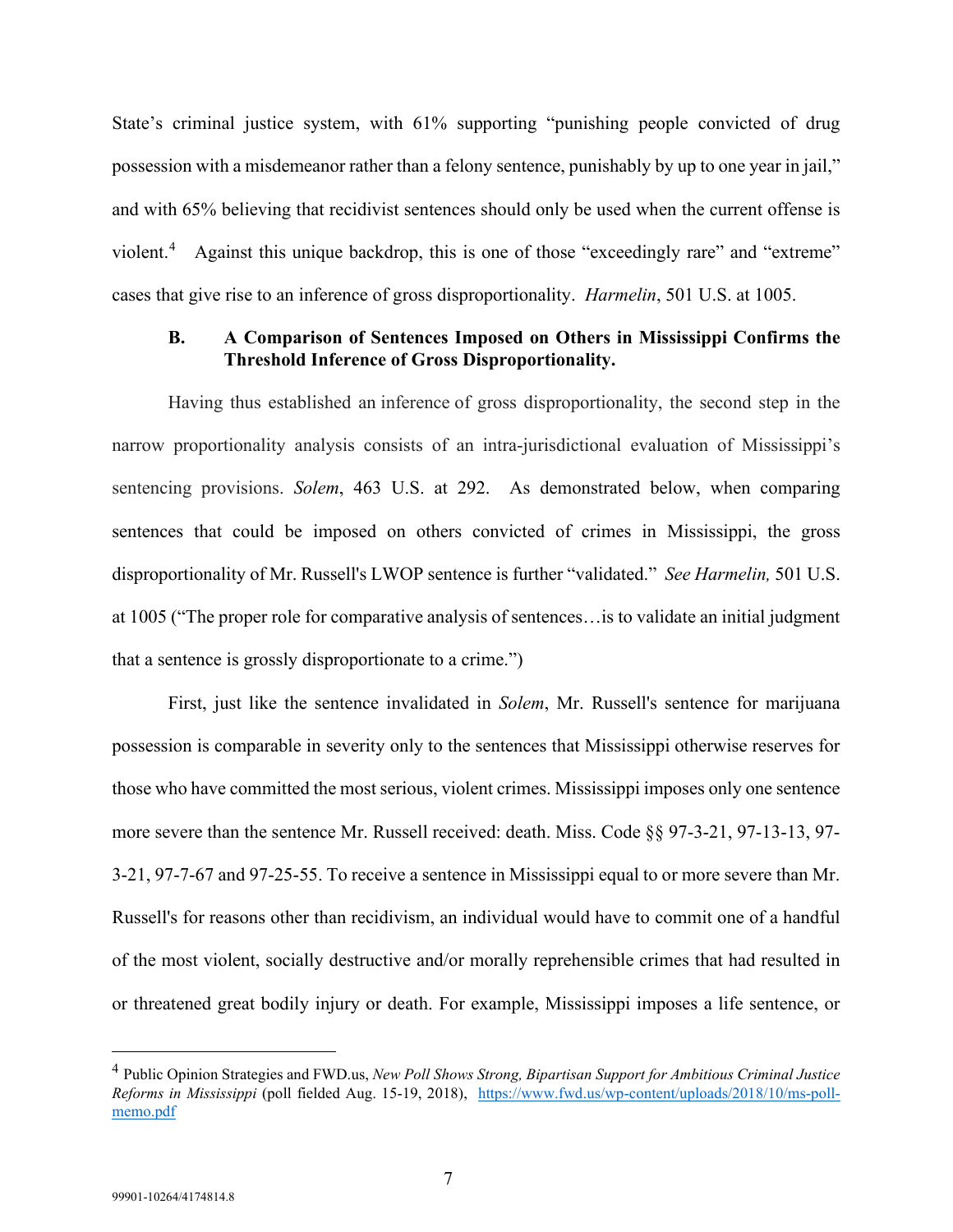death, for: first degree murder (Miss. Code § 97-321(1)); capital murder (Miss. Code § 97-321(3)); treason (Miss. Code § 97-7-67); forcible rape (Miss. Code § 97-3-71); kidnapping (Miss. Code § 97-3-53); and using an explosive or a chemical, biological or other weapon of mass destruction (Miss. Code § 97-37-25). Mr. Russell's past burglary convictions, when coupled with marijuana possession, do not merit a sentence equal to those meted for these heinous crimes.

Second, it is also the case here, as it was in *Solem*, that the State punishes many crimes that are far more serious than Mr. Russell's with sentences that are far less harsh. For many extremely violent or serious crimes, Mississippi imposes sentences with maximum term lengths or sentences of life imprisonment *with* possibility of parole and no specified minimum term. These crimes include: first degree arson of a dwelling (Miss. Code § 97-17-1); child abuse involving burning, torture or serious injury (Miss. Code § 97-5-39); intentionally injuring a pregnant woman causing great bodily harm to the embryo or fetus (Miss. Code  $\S$  97-3-37); statutory rape of a minor under the age of 14 (Miss. Code § 97-3-65); and human trafficking (Miss. Code § 45-33-23). Here, , Mr. Russell's sentence allows *no* possibility of parole, which further evidences the gross disproportionality of his sentence.

Lastly, again as in *Solem*, Section 99-19-83's mandatory penalties are far more severe and disproportionate in comparison to those imposed by Mississippi's other habitual offender statute, Miss. Code § 97-19-81. *See*, *Solem*, 463 U.S. at 298 (comparing Helm's life sentence to sentences that could be imposed under South Dakota's recidivist laws for more serious offenses). Because Section 97-19-81 mandates a maximum sentence for conviction of a third penalty, it is generally based on the sentence otherwise available for the current offense, thus maintaining a discernable proportional relationship between the relative gravity of the offense being punished and the sentence imposed. Section 99-19-83 is different. Although the third offense must be a felony, the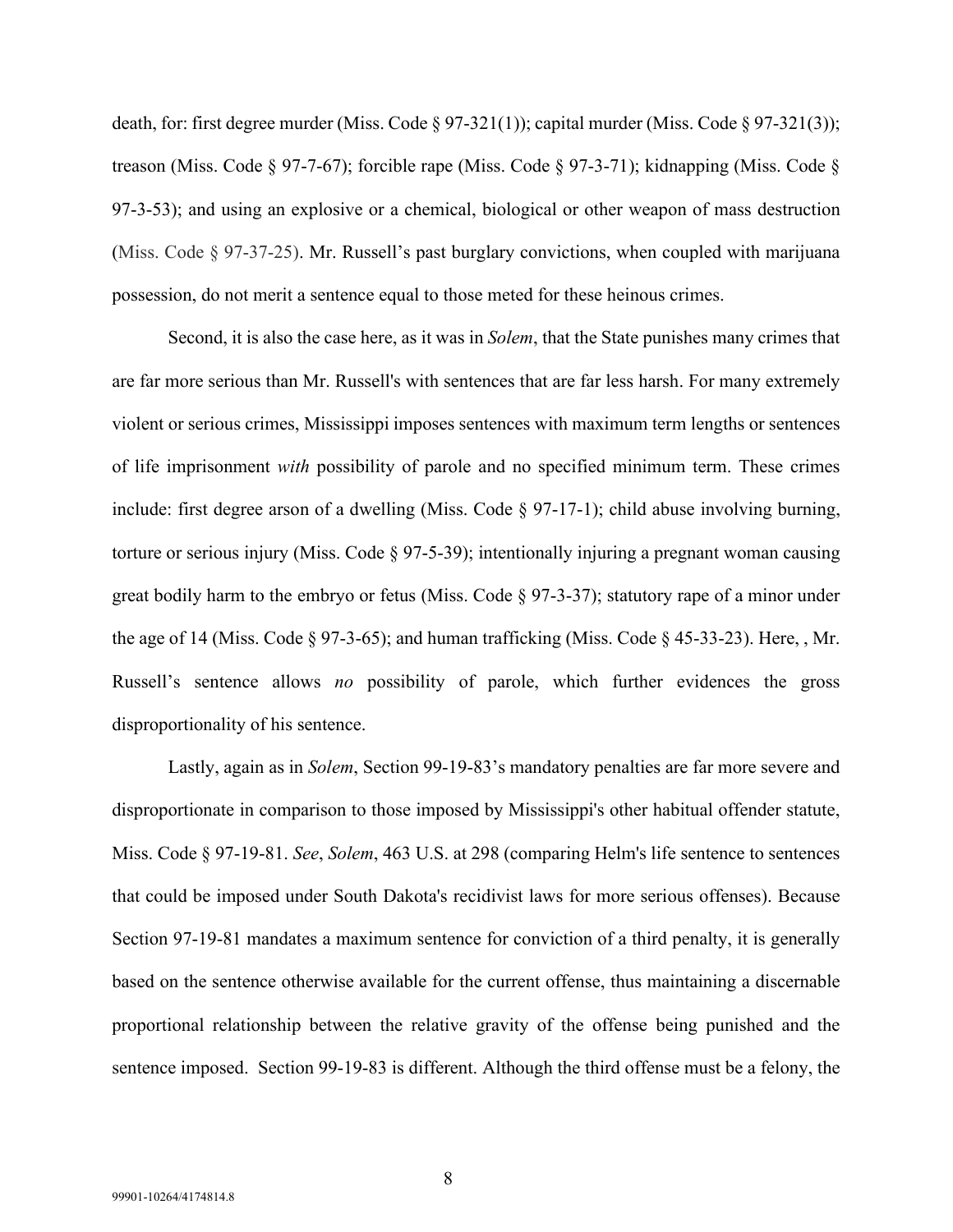law does not take into account the fact that the third felony itself may not be serious or violent by Mississippi standards. Unlike Section 97-19-81, the mandatory LWOP sentence under Section 99- 19-83 operates in a manner untethered to the current offense. Such a "one size fits all" sentencing provision "raises serious doubts about the proportionality of the sentence applied to the least harmful offender." *Rummel*, 445 U.S. at 301 (Powell, J., dissenting).

## <span id="page-14-0"></span>**C. Mr. Russell's LWOP Sentence Far Exceeds National Standards and Comparative State Laws for the Crime of Simple Marijuana Possession.**

The third and final factor in the narrow proportionality analysis calls for an interjurisdictional evaluation, comparing sentences imposed for the same or similar crimes in other jurisdictions. *Solem*, 463 U.S. at 292. To facilitate this exercise, *Amicus* has compiled a list of the maximum sentences that Mr. Russell could have received had he been tried and convicted for the possession of 43.71 grams of marijuana as a habitual offender by the federal government or any other state. *See* Appendix A. That list makes clear that Mississippi's mandatory LWOP sentence under Section 99-19-83 is the harshest in the nation. It is, moreover, the harshest by a considerable margin. Aside from Mississippi, only Alabama imposes a mandatory LWOP sentence for such behavior by a recidivist. Indeed, in at least thirty-eight states, Mr. Russell could not have been sentenced to more than 12 months in jail and, in at least 12 of those states, his maximum punishment would be a mere monetary fine or his conduct would not even be considered a crime at all. Thus, as in *Solem,* the defendant in this case "could not have received such a severe sentence in 48 of the 50 States." *Solem*, 463 U.S. at 299.

That only two state jurisdictions permit a mandatory LWOP sentence to be imposed for the crime of simple marijuana possession weighs heavily against the constitutionality of Mr. Russell's sentence. Here, as in *Hall v. Florida,* 134 S. Ct. 1986, which addressed procedures adopted by only three death-penalty states, the scarcity of state laws permitting LWOP sentences for marijuana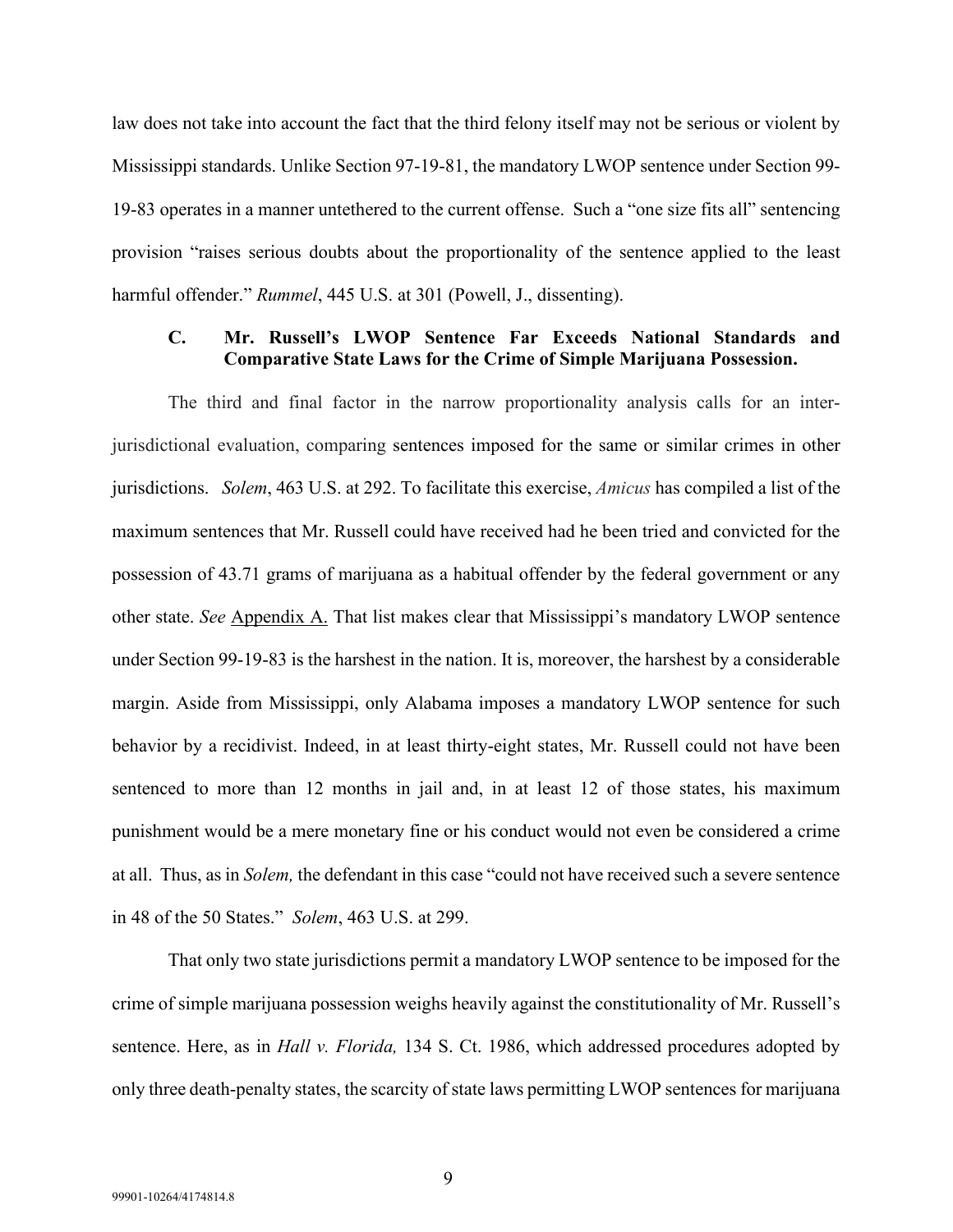possession is "strong evidence of consensus that our society does not regard this [procedure] as proper or humane." *Id.* at 1998; *see also*, *Coker v. Georgia*, 433 U.S. 584, 596 (1977) (death penalty for rape of an adult woman held unconstitutional, in part, because Georgia was the only state in the country that authorized such a punishment and therefore the nation's collective judgment on the penalty "obviously weigh[ed] very heavily on the side of rejecting capital punishment as a suitable penalty for raping an adult woman"). While it is one thing to say that the states can act as laboratories in addressing difficult social issues within their own borders, it is entirely another thing to say that two states can impose unduly harsh punishments that are out of line with the national consensus. These are not differences of degree but of kind. Such radical disparities cannot and should not be upheld under the Eighth Amendment.

The comparison with federal law is even more illuminating. Had Mr. Russell been convicted of possession of 43.71 grams of marijuana in federal court, he would have only been sentenced to a maximum of 18 months in prison based on his prior criminal history,<sup>[5](#page-15-0)</sup> and even that sentence is discretionary. Additionally, if the prosecutor had followed the example of federal courts to exclude dead and unusable plant material that contains little or no psychoactive substances such as vines, stalks, and leaves, <sup>[6](#page-15-1)</sup> Mr. Russell may not have been charged under the Mississippi's felony statute at all. Instead, Mr. Russell may have only faced a misdemeanor, at worst, and would not have been subject to Section 99-19-83. Certainly, the Constitution does not require Mississippi to endorse the federal government's approach to convicting and sentencing offenders for non-violent crimes such as marijuana possession. At the same time, however, the

<span id="page-15-0"></span><sup>5</sup> *See* United States Sentencing Commission, Guidelines Manual, §§ 2D1.1, 2B2.1 and 2K2.1 (Nov. 2018).

<span id="page-15-1"></span><sup>6</sup> *See, e.g.*, 21 U.S.C. § 802(16)(b)(2) (stating that "marihuana" does not include "the mature stalks of such plant, fiber produced from such stalks"); *United States v. Walton*, 514 F.2d 201 (D.C. Cir. 1975) (concluded that the legislative history of 21 U.S.C. § 802(16) indicated that the definition of marijuana was intended to include parts of marijuana that contain THC, and "to exclude those parts which do not").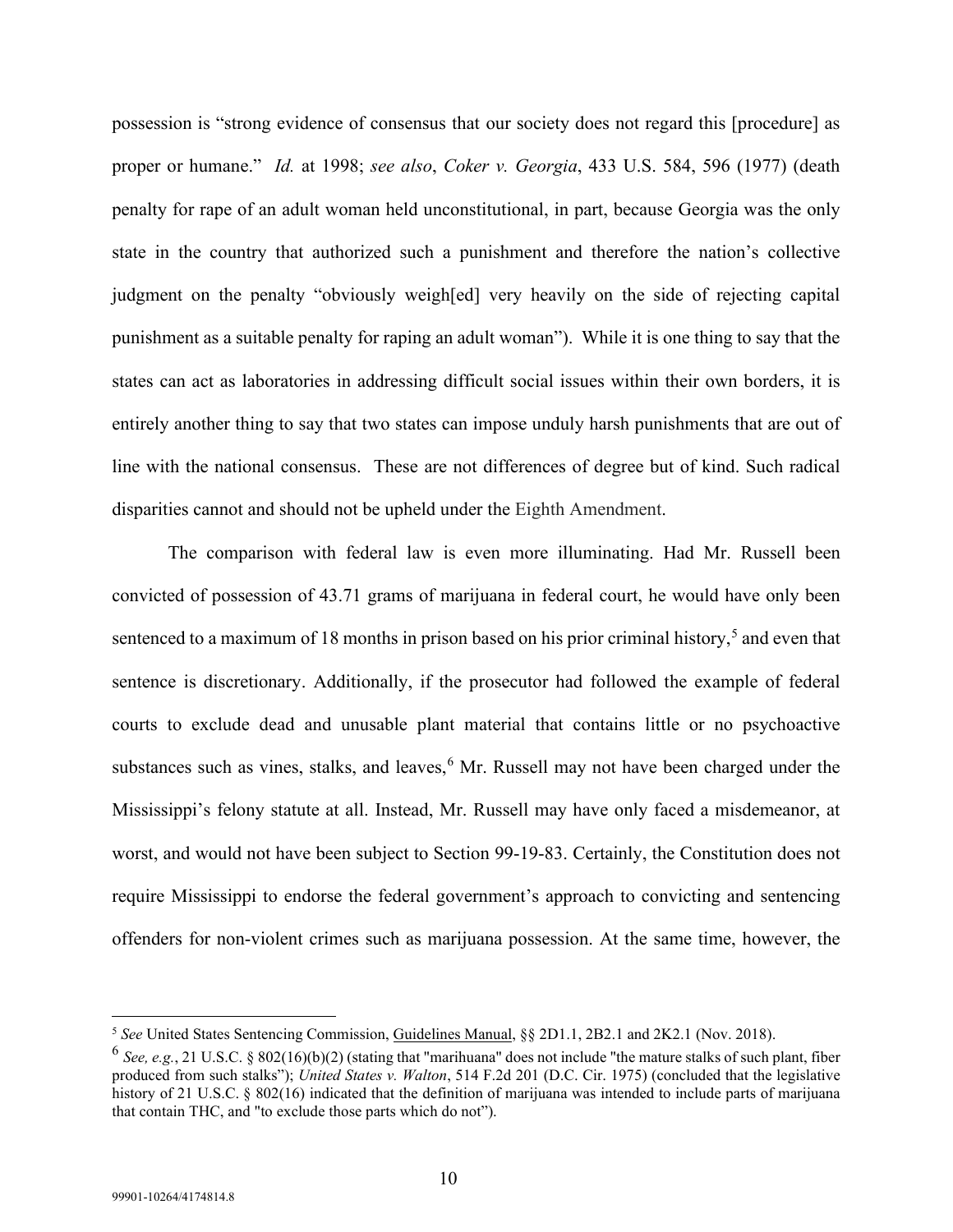Constitution does not permit Mississippi, or any other state, to subject its citizens to "cruel and unusual" punishment. By any objective measure, that constitutional line has been crossed in this case.

## <span id="page-16-0"></span>**II. With Marijuana Legalization Movements Growing Rapidly Across the Country, an LWOP Sentence for Simple Marijuana Possession is Irreconcilable With Society's "Evolving Standards of Decency."**

Separate from proportionality, the Eighth Amendment "embodies 'broad and idealistic concepts of dignity, civilized standards, humanity, and decency' … against which we must evaluate penal measures." *Estelle v. Gamble*, 429 U.S. 97, 102 (1976) (citation omitted). Recognizing that proportionality determinations are fluid over time, the United States Supreme Court long ago observed that the Eighth Amendment "may be … progressive, and is not fastened to the obsolete, but may acquire meaning as public opinion becomes enlightened by a humane justice." *Weems v. United States*, 217 U.S. 349, 378 (1910). Nearly a century later, the Supreme Court "established the propriety and affirmed the necessity of referring to 'the evolving standards of decency that mark the progress of a maturing society' to determine which punishments are so disproportionate as to be cruel and unusual." *Roper v. Simmons,* 543 U.S. 551, 560-61 (2005) (quoting *Trop v. Dulles*, 356 U.S. 86, 101 (1958)).

One manner by which a court may determine a society's standards of decency and what comports with such standards is by looking to contemporary norms. *Atkins v. Virginia*, 536 U.S. 304, 311 (2002) (stating that the Eighth Amendment is to be understood "not by the standards that prevailed . . . when the Bill of Rights was adopted, but rather by those that currently prevail"). Implicit within this principle is the premise that society's moral judgment changes over time. Only by looking to contemporary norms may courts determine whether a particular sentencing practice constitutes cruel and unusual punishment.

11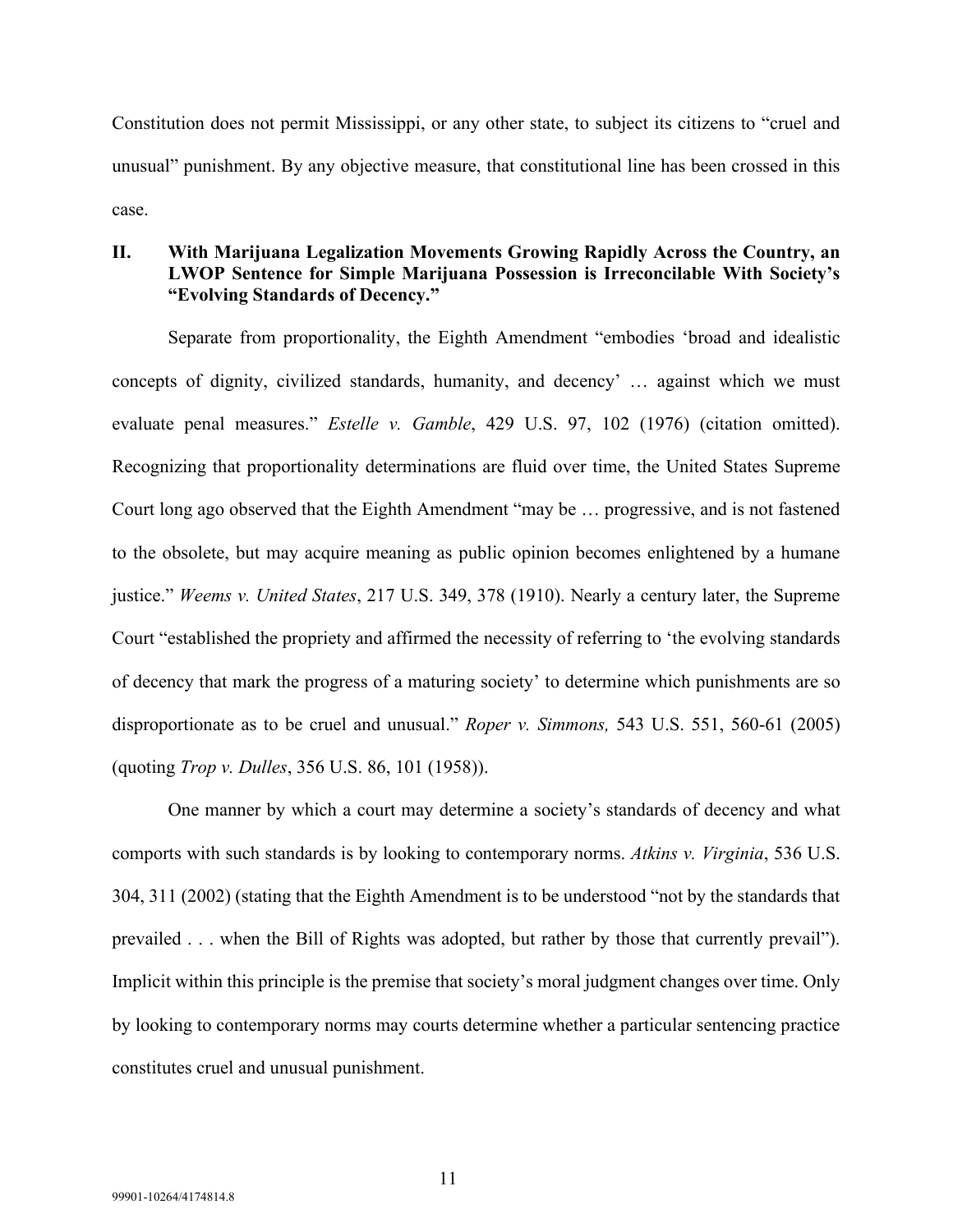### <span id="page-17-0"></span>**A. A Strong Majority of Mississippi Voters Support Marijuana Legalization.**

Mr. Russell's LWOP sentence runs afoul of clear public opinion in Mississippi. When 74% of Mississippi voters approved Initiative 65 during the November 2020 ballot,<sup>[7](#page-17-1)</sup> the will of the people had spoken: the people of Mississippi demanded marijuana reform. Even after this Court overruled Initiative 65 for procedural (not substantive) reasons, [8](#page-17-2) polling undertaken by Millsaps College and Chism Strategies still found that almost 52% of Mississippi voters favored legalizing marijuana for recreational purposes, and 69.7% supported the State legislature approving a medical marijuana program that mirrors Initiative 65,<sup>[9](#page-17-3)</sup> which would have legalized the possession of an amount of medical marijuana far in excess of what Mr. Russell had possessed in this case.<sup>[10](#page-17-4)</sup>

To be sure, Initiative 65 would have required Mr. Russell to qualify for a debilitating condition and obtain a medical marijuana card in order to possess his 43.71 grams of marijuana. Still, the possession limit proposed by Initiative 65 stands in stark contrast to the current State laws that make it felonious to possess anywhere between 30 to 250 grams of marijuana, Miss. Code Ann.  $\S$  41-29-139(c)(2)(B)(1), while the possession of less than 30 grams of marijuana is only considered a civil infraction or a misdemeanor punishable by a small fine. Miss. Code Ann. § 41-  $29-139(c)(2)(A)(1)$ . This arbitrary "line in the sand" of thirty grams of marijuana signifies that Mississippi's sentencing provisions for marijuana offenses are inconsistent with Mississippi's evolving standards of decency. More broadly, Mississippians' support for Initiative 65 reflects a

<span id="page-17-1"></span><sup>7</sup> "Mississippi Ballot Measure 1, Initiative 65 and Alternative 65A, Medical Marijuana Amendment (2020)" BallotPedia,

[https://ballotpedia.org/Mississippi\\_Ballot\\_Measure\\_1,\\_Initiative\\_65\\_and\\_Alternative\\_65A,\\_Medical\\_Marijuana\\_A](https://ballotpedia.org/Mississippi_Ballot_Measure_1,_Initiative_65_and_Alternative_65A,_Medical_Marijuana_Amendment_(2020)) mendment (2020)

<span id="page-17-2"></span><sup>8</sup> *In re Initiative Measure No. 65 v. Watson*, No. 2020-IA-01199-SCT, 2021 Miss. LEXIS 123 (May 14, 2021). 9 Millsaps College and Chism Strategies, *Mississippi Voters Favor Medicinal and Recreational Marijuana* 

<span id="page-17-3"></span>*Legalization, Medicaid Expansion* (June 7, 2021), https://www.millsaps.edu/wp-content/uploads/2021/06/SotS June 2021.pdf

<span id="page-17-4"></span><sup>&</sup>lt;sup>10</sup> Initiative Measure No. 65, § 8(a)(1) (allowing the possession of up to 2.5 ounces of medical marijuana), <https://www.sos.ms.gov/content/InitiativesPDF/Proposed%20Initiative%20Measure.pdf>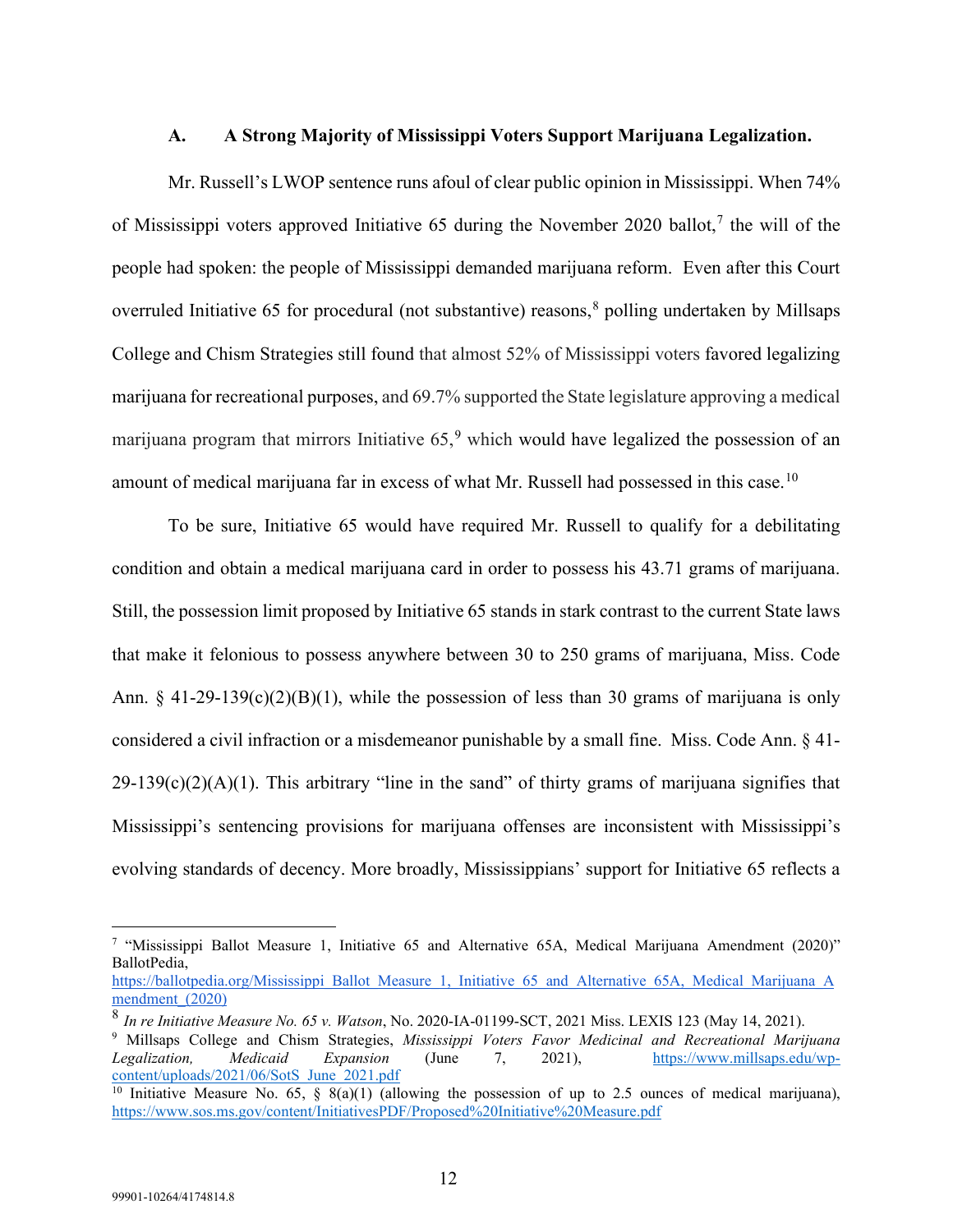<span id="page-18-0"></span>rejection of harsh sentencing regimes for simple possession of marijuana.

## **B. Voters and Legislatures Across the Country Overwhelmingly Favor Marijuana Legalization and Criminal Justice Reform.**

There is more national support for marijuana legalization than ever before. Poll after poll finds that a supermajority of Americans, including outright majorities of Democratic, Republican and Independent voters, support the full legalization of marijuana.<sup>[11](#page-18-1)</sup> In fact, according to an April 2021 Pew Research Center survey, an overwhelming majority of U.S. adults (91%) favor some form of marijuana legalization, with only 8% saying marijuana should not be legal in any form.<sup>[12](#page-18-2)</sup> Consistent with this polling, voters in 8 states (New Jersey, Montana, South Dakota, Arizona, New York, Virginia, New Mexico and Connecticut) decisively passed measures legalizing marijuana in the last year alone.<sup>[13](#page-18-3)</sup> This means that, as of today, 37 states (3 of which border Mississippi) have legalized some form of medical marijuana;<sup>[14](#page-18-4)</sup> 19 states, along with Washington D.C. and Guam, have legalized recreational marijuana;<sup>[15](#page-18-5)</sup> and 27 states have either fully or partially decriminalized the possession of marijuana. <sup>[16](#page-18-6)</sup> Significant bipartisan efforts also are underway in the U.S. Congress to decriminalize marijuana at the federal level.<sup>[17](#page-18-7)</sup> This national trend is indicative of a sea change

<span id="page-18-1"></span><sup>11</sup> *See, e.g.*, *Support for Legal Marijuana Holds at Record High of 68%,* Gallup (Nov. 4, 2021), [https://news.gallup.com/poll/356939/support-legal-marijuana-holds-record-high.aspx;](https://news.gallup.com/poll/356939/support-legal-marijuana-holds-record-high.aspx) Michael R. Blood, *Poll: Support rises in all age groups for legal pot*, AP News (Mar. 19, 2019), [https://apnews.com/article/marijuana-north](https://apnews.com/article/marijuana-north-america-us-news-business-ap-top-news-8eb58810be2642b3a2c81e9da247ff80)[america-us-news-business-ap-top-news-8eb58810be2642b3a2c81e9da247ff80](https://apnews.com/article/marijuana-north-america-us-news-business-ap-top-news-8eb58810be2642b3a2c81e9da247ff80)

<span id="page-18-2"></span><sup>&</sup>lt;sup>12</sup> Ted Van Green, *Americans overwhelmingly say marijuana should be legal for recreational or medical use*, Pew Research Center (Apr. 16, 2021), [https://www.pewresearch.org/fact-tank/2021/04/16/americans-overwhelmingly](https://www.pewresearch.org/fact-tank/2021/04/16/americans-overwhelmingly-say-marijuana-should-be-legal-for-recreational-or-medical-use/)[say-marijuana-should-be-legal-for-recreational-or-medical-use/](https://www.pewresearch.org/fact-tank/2021/04/16/americans-overwhelmingly-say-marijuana-should-be-legal-for-recreational-or-medical-use/)

<span id="page-18-3"></span><sup>13</sup> Claire Hansen, Horus Alas and Elliott Davis, *Where is Marijuana Legal? A Guide to Marijuana Legalization,* U.S. News & World Report (Oct. 14, 2021), [https://www.usnews.com/news/best-states/articles/where-is-marijuana-legal](https://www.usnews.com/news/best-states/articles/where-is-marijuana-legal-a-guide-to-marijuana-legalization)[a-guide-to-marijuana-legalization](https://www.usnews.com/news/best-states/articles/where-is-marijuana-legal-a-guide-to-marijuana-legalization)

<span id="page-18-4"></span><sup>&</sup>lt;sup>14</sup> See National Organization for the Reform of Marijuana Laws ("NORML"), table of states with medical marijuana programs, <https://norml.org/laws/medical-laws/>

<span id="page-18-5"></span><sup>15</sup> Casey Leins; Horus Alas, *States Where Recreational Marijuana is Legal*, (U.S. News, June 30, 2021). <sup>16</sup> *See* Appendix A.

<span id="page-18-7"></span><span id="page-18-6"></span><sup>17</sup> *See, e.g.*, H.R. 2617 - Marijuana Opportunity, Reinvestment and Expungement (MORE) Act of 2021 (Rep. Nadler (D-NY)); H.R. 3105 – Common Sense Cannabis Reform for Veterans, Small Businesses, and Medical Professionals Act (Rep. Joyce (R-OH)); Jyle Jaeger, *Republican-Led Bill to Legalize and Tax Marijuana Emerges as Alternative to Democratic Measures,* Marijuana Moment, [https://www.marijuanamoment.net/republican-led-bill-to-legalize-and](https://www.marijuanamoment.net/republican-led-bill-to-legalize-and-tax-marijuana-emerges-as-alternative-to-democratic-measures/)[tax-marijuana-emerges-as-alternative-to-democratic-measures/,](https://www.marijuanamoment.net/republican-led-bill-to-legalize-and-tax-marijuana-emerges-as-alternative-to-democratic-measures/) David Lightman and Andrew Sheeler, *This effort to*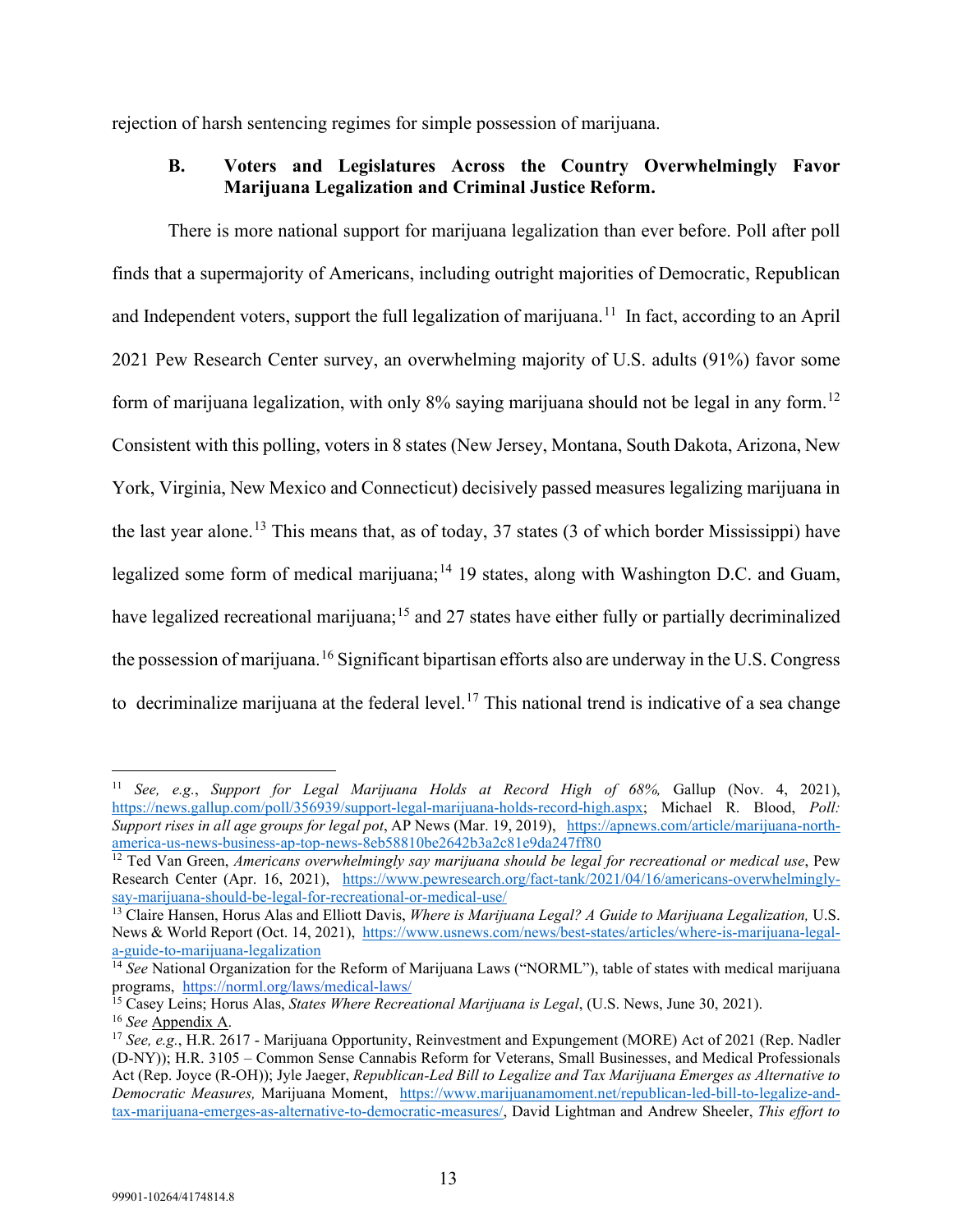in Americans' perspectives on marijuana, especially when compared to the early 1990's when the *Harmelin* decision took place, when only 25% of Americans believed marijuana should be legal.<sup>[18](#page-19-0)</sup>

State and federal lawmakers pushing marijuana reform are not just touting legalization as a way to raise tax revenue and regulate an illicit market. With staunch public support, citizens and lawmakers also are seeking to reverse the negative impacts caused by the racially disparate enforcement on the War on Drugs.<sup>19</sup> In that regard, it may be helpful (albeit disturbing) for this Court to consider the following marijuana enforcement statistics in the state of Mississippi: black people are 2.7 times more likely than white people to be arrested for marijuana possession;<sup>[20](#page-19-2)</sup> black people comprise a staggering 77.5% of the prison population serving habitual-life sentences for non-violent offenses (including drug offenses) in the Mississippi Department of Corrections  $(MDOC)$ <sup>[21](#page-19-3)</sup> and there are only 3 prison inmates (Allen Russell, Tameka Drummer and Kevin Warren) currently serving habitual-life sentences in MDOC for simple marijuana possession, and *all 3 of them are black*. *See* Appendix B. [22](#page-19-4)

Mississippi's statistics notwithstanding, with 43% of U.S. adults now living in a

*decriminalize marijuana nationally is even getting Republican support, McClatchy DC Bureau* (Dec. 4, 2019), <https://www.mcclatchydc.com/news/politics-government/justice/article237831759.html>

<span id="page-19-0"></span><sup>&</sup>lt;sup>18</sup> Anthony Saieva, *Marijuana Legalization: Americans' Attitudes Over Four Decades* (2008). Electronic Theses and Dissertations, 2004-2019. 3446[, https://stars.library.ucf.edu/etd/3446](https://stars.library.ucf.edu/etd/3446)

<span id="page-19-1"></span><sup>19</sup> *See, e.g.*, Restoration of Rights Project, *50-State Comparison: Marijuana Legalization, Decriminalization, Expungement and Clemency* (Updated Sept. 2021), [https://ccresourcecenter.org/state-restoration-profiles/50-state](https://ccresourcecenter.org/state-restoration-profiles/50-state-comparison-marijuana-legalization-expungement/)[comparison-marijuana-legalization-expungement/;](https://ccresourcecenter.org/state-restoration-profiles/50-state-comparison-marijuana-legalization-expungement/) H.R. 2617 - MORE Act of 2021 (Rep. Nadler (D-NY) (bill would allow federal marijuana convictions to be erased while allocating federal funds to help people whose lives were profoundly affected by the War on Drugs); S. cannabis Administration and Opportunity Act (Sens. Booker (D-NH), Wyden (D-OR) and Schumer (D-NY) (recognizing the disproportionate harm suffered by minorities as a result of the War on Drugs).<br><sup>20</sup> Ezekiel Edwards, et al., *A Tale of Two Countries: Racially Targeted Arrests in the Era of Marijuana Reform*,

<span id="page-19-2"></span>ACLU Research Report (2020), [https://www.aclu.org/report/tale-two-countries-racially-targeted-arrests-era](https://www.aclu.org/report/tale-two-countries-racially-targeted-arrests-era-marijuana-reform)[marijuana-reform](https://www.aclu.org/report/tale-two-countries-racially-targeted-arrests-era-marijuana-reform)

<span id="page-19-3"></span><sup>&</sup>lt;sup>21</sup> Office of State Public Defender, *Overview of Racial Disparity in the Criminal Justice System* (Updated Sept. 2018), at p. 5,<http://www.ospd.ms.gov/REPORTS/racial%20disparity%20update%202.pdf>

<span id="page-19-4"></span><sup>&</sup>lt;sup>22</sup> This list of inmates serving LWOP sentences in MDOC was obtained by the undersigned counsel through a public records request submitted to MDOC pursuant to the provisions of Miss. Code Ann. § 25-61-5(1)(b).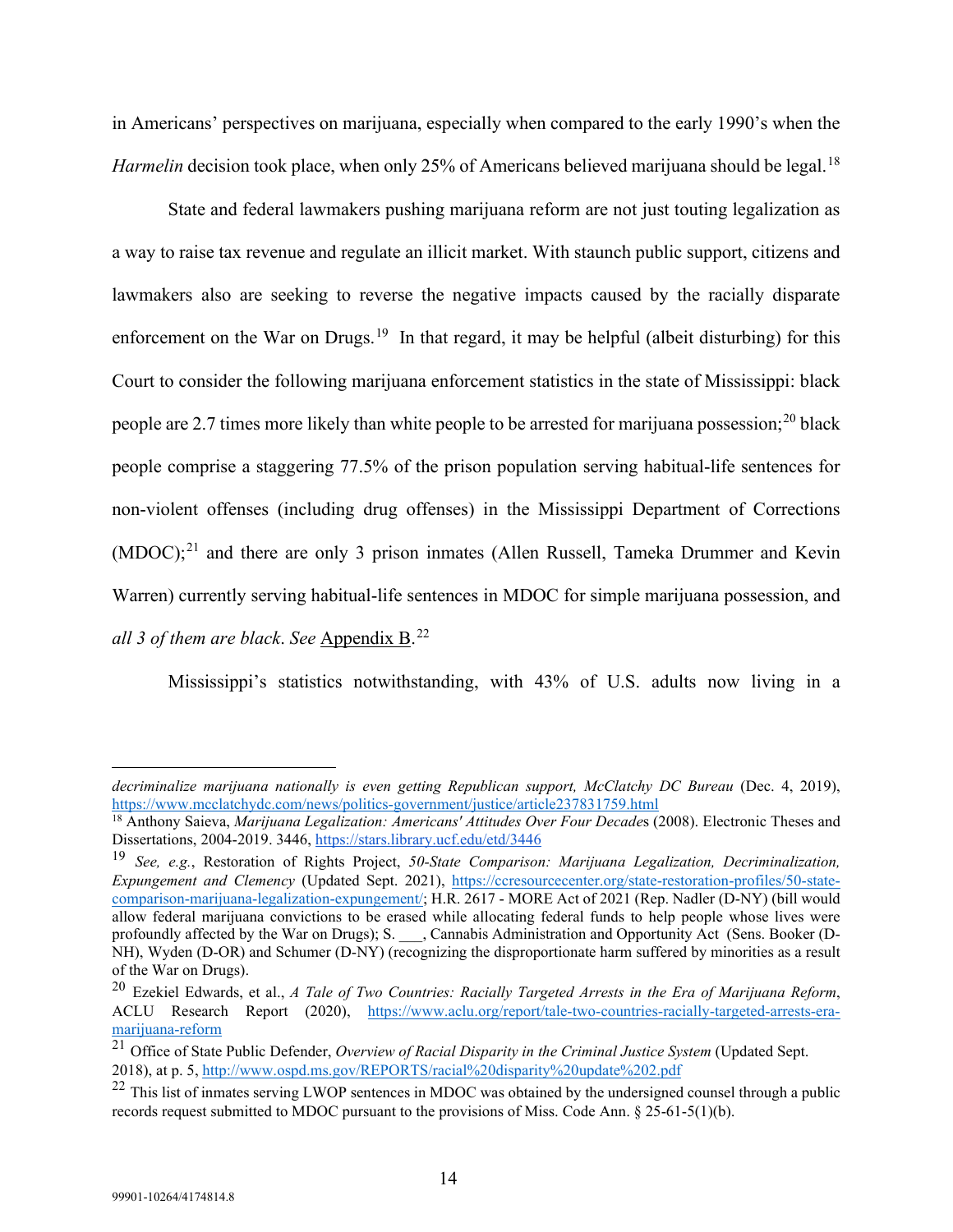jurisdiction where the recreational use of marijuana is legal, $^{23}$  $^{23}$  $^{23}$  it is clear that the imposition of LWOP sentences for simple marijuana possession has become a relic of the past. Even in Oklahoma, one of the most conservative states in the country, the state legislature has refused to impose LWOP sentences for marijuana crimes. Under Oklahoma law, there is no penalty for the possession of up to three ounces (84.9 grams) of medical marijuana by qualified patients. Okla. Admin. Code  $\S 310:681-2-8(a)(2)$ . For those who do not qualify as a medical marijuana patient, the possession of any amount of marijuana without the intent to distribute is a misdemeanor punishable by a maximum of 12 months. Okla. Stat. tit. 63 § 2-402(b)(2). More significantly, the penalty for the most *serious* marijuana offense under Oklahoma law (a felony for the sale or distribution of more than 1,000 pounds of marijuana) carries a maximum sentence of life *with* the possibility of parole, even if convicted as a habitual offender. Okla. Stat. tit. 63  $\frac{2-401(G)(3)(g)}{g}$ ; Okla. Stat. tit. 21 § 21-51. In sum, it is beyond question that societal standards of decency have now evolved to the point where an LWOP sentence for the crime of simple marijuana possession, even under a recidivist statute, is unconscionable and unconstitutional.

#### **CONCLUSION**

<span id="page-20-0"></span>Mr. Russell's mandatory LWOP sentence for the non-violent offense of possession of marijuana, even as a violent habitual offender, presents precisely the "extreme circumstance" under which a legislative penalty should be invalidated. *Harmelin,* 501 U.S. at 1007 (Kennedy, J., concurring). Accordingly, the Court should reverse and remand to the trial court for re-sentencing without regard to the mandatory minimum requirements under Section 99-19-83.

That is what "ought" to be done.

<span id="page-20-1"></span><sup>23</sup> Ted Van Green, *Americans overwhelmingly say marijuana should be legal for recreational or medical use*, Pew Research Center (Apr. 16, 2021), [https://www.pewresearch.org/fact-tank/2021/04/16/americans-overwhelmingly](https://www.pewresearch.org/fact-tank/2021/04/16/americans-overwhelmingly-say-marijuana-should-be-legal-for-recreational-or-medical-use/)[say-marijuana-should-be-legal-for-recreational-or-medical-use/](https://www.pewresearch.org/fact-tank/2021/04/16/americans-overwhelmingly-say-marijuana-should-be-legal-for-recreational-or-medical-use/)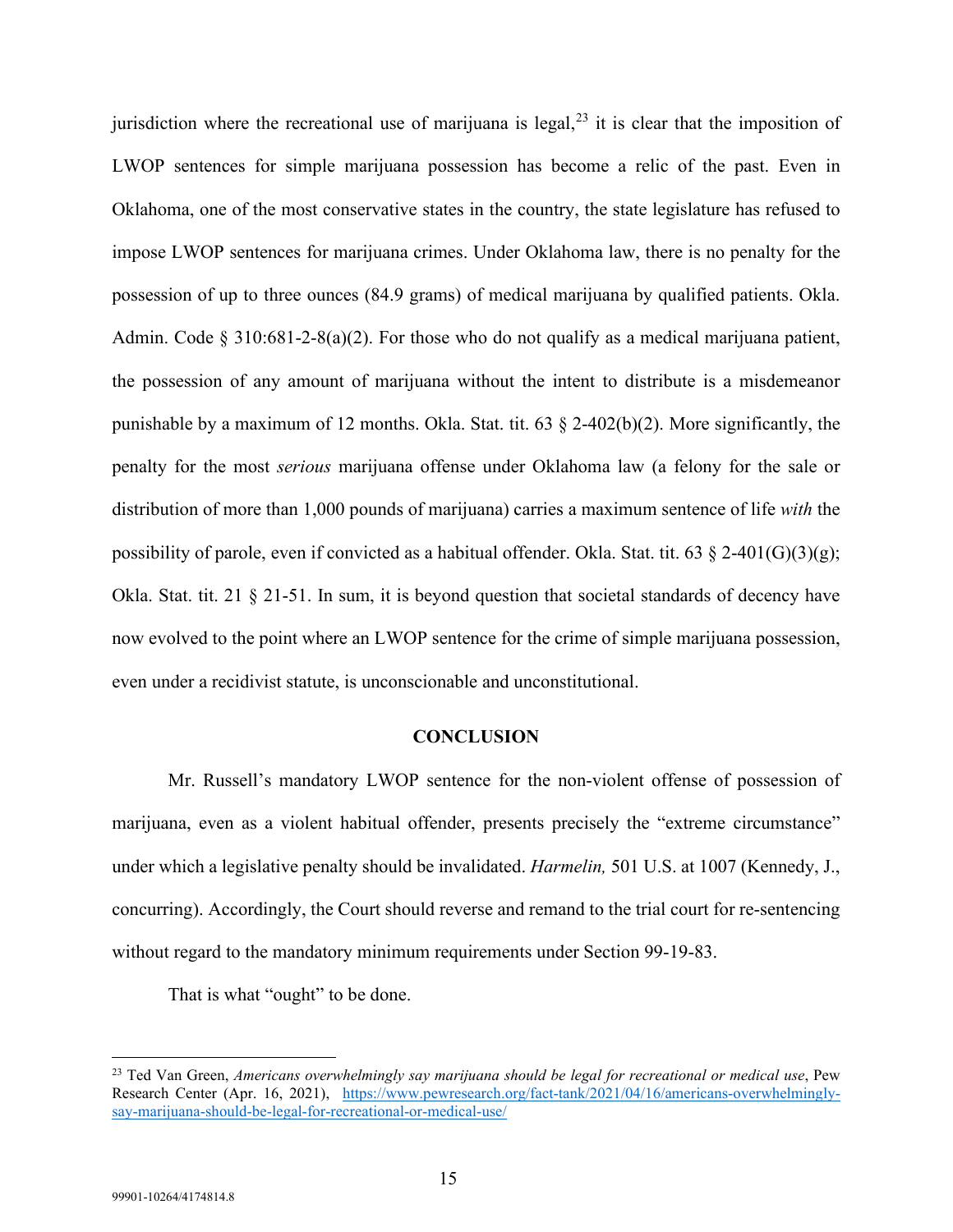Respectfully submitted,

## DATED: November 12, 2021 GREENBERG GLUSKER FIELDS CLAMAN & MACHTINGER LLP

By: /s/ Michelle A. Mabugat

Michelle A. Mabugat (CA Bar No. 280292) 2049 Century Park East, Suite 2600 Los Angeles, California 90067 Telephone: 310.785.6845 Facsimile: 310.553.0687 Email: [mmabugat@ggfirm.com](mailto:mmabugat@ggfirm.com)

## FRYE REEVES, PLLC

By: */s/ Kevin W. Frye*\_\_\_\_\_\_\_\_\_\_\_\_\_\_\_\_\_\_\_\_\_\_\_\_

Kevin W. Frye (MS Bar No. 101871) 1100 Tyler Avenue, Suite 101 Oxford, Mississippi 38655 Telephone: 662.259.0050 Facsimile: 866.710.3841 Email: [kwf@fryereeves.com](mailto:kwf@fryereeves.com)

Counsel for *Amicus Curiae*  International Cannabis Bar Association

*INCBA thanks Christopher Clark, a third-year law student at the University of San Francisco, without whose research and assistance this Brief could not have been undertaken.*